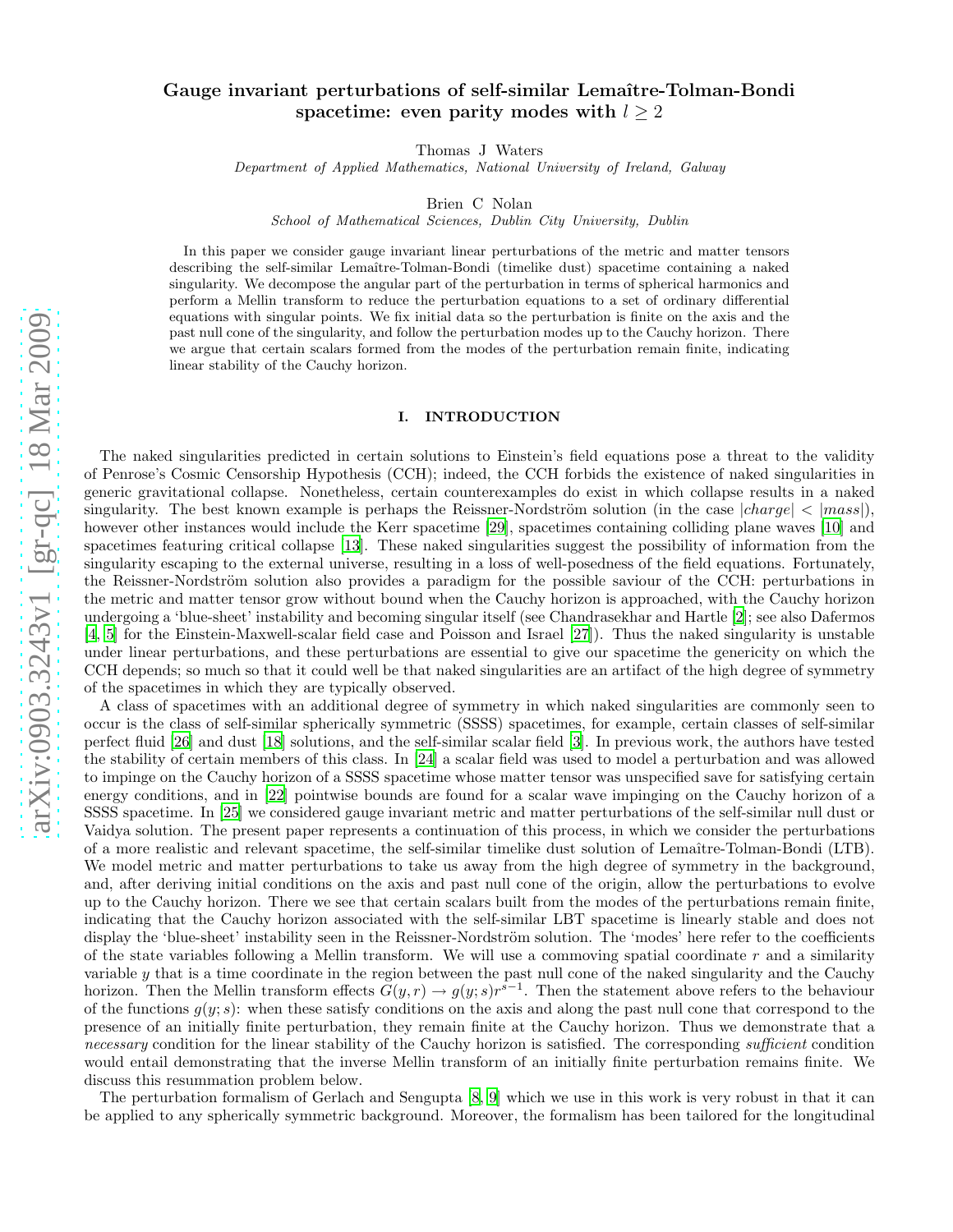or Regge-Wheeler gauge which simplifies the matter perturbation terms. Thus this formalism has been used by a number of authors in order to describe perturbations of spherically symmetric spacetimes, among them perturbations of critical behaviour in the massless scalar field by Frolov  $[6, 7]$  $[6, 7]$  and Gundlach and Martín-García  $[12]$ ; perturbations of timelike dust solutions by Harada et al [\[15,](#page-15-18) [16\]](#page-15-19); and perturbations of perfect fluids by Gundlach and Martín-García [\[11,](#page-15-20) [14\]](#page-15-21). These analyses (with the exception of Frolov's) primarily rely on numerical evolution of the perturbation equations; there is a gap in the literature with regards to analytic or asymptotic solutions to perturbations of these spacetimes.

In broader terms, perturbations of the metric tensor can be thought of as modelling gravitational waves, an important topic in the current scientific community. This formalism has been used for exactly that purpose by numerous authors such as Harada et al [\[15](#page-15-18), [16,](#page-15-19) [17](#page-15-22)], Sarbach and Tiglio [\[28](#page-15-23)], and similar analyses by Nagar and Rezzolla [\[20\]](#page-15-24). Gravitational waves manifest themselves at the quadrupole and above, that is multipole mode number  $l \geq 2$ . Therefore in this work we will consider only those modes  $l \geq 2$ . In addition, we restrict our analysis to the even parity perturbations as it is in the even sector where the metric and matter perturbations are fully coupled, thus presenting a more substantial and interesting model. In the odd sector, the metric and matter perturbations are coupled but only insofar as the matter perturbation acts as a source term, and obeys a decoupled equation that fully determines the evolution of the matter perturbation. Furthermore, the master equation governing odd parity perturbations takes the form of a wave equation with a source term. This source term is completely and explicitly determined in terms of initial data, and does not give rise to any divergence. Then the perturbation may be dealt with without recourse to a Mellin decomposition using the methods of [\[22\]](#page-15-11) and it seems clear that no instability arises. In order to restrict the length of the present paper, we defer a complete discussion of the odd parity case to a future publication

The principal finding of this paper is that the Cauchy horizon formed in the collapse of the self-similar Lemaître-Tolman-Bondi spacetime is stable under linear gauge invariant perturbations in the metric and matter tensors, at the level of the Mellin modes as outlined above. In the next section we describe the mathematical background to the stability analysis, namely we derive the metric and matter tensor for the self-similar timelike dust solution, we outline the perturbation formalism of Gerlach and Sengupta, and we describe two important mathematical tools: the Mellin integral transform and the generalized Frobenius theorem. In Section III we test the mode stability of the LTB spacetime by finding asymptotic limits for the perturbation modes on the axis and past null cone of the origin, and under suitable initial conditions allow the perturbation to evolve to the Cauchy horizon and beyond. We use the conventions of Wald [\[29\]](#page-15-0) and set  $G = c = 1$ .

# II. PRELIMINARIES

## A. The self-similar LTB spacetime

The Lemaître-Tolman-Bondi spacetime has been well studied in the literature and we will not derive this solution here (but see for example Harada et al. [\[16\]](#page-15-19)), we merely give a summary of the main points:

The LTB solution describes dust particles which move along timelike geodesics in a spherically symmetric spacetime, and thus has a matter tensor of the form

$$
t_{\mu\nu} = \rho u_{\mu} u_{\nu},
$$

where  $u_{\mu}u^{\mu} = -1$ . We use comoving coordinates t, r with  $u^{\mu} = \delta_t^{\mu}$  and  $u^{\mu}\nabla_{\mu}r = 0$ , and let  $R = R(t,r)$  denote the areal radius. Solving the field equations gives (letting dot and prime denote differentiation w.r.t.  $t$  and  $r$  resp.)

$$
\rho = \frac{1}{8\pi} \frac{2m'}{R^2 R'},\tag{1}
$$

where m denotes the Misner-Sharpe mass, and in the marginally bound case  $R^3 = \frac{9}{2}m(r)[t_c(r) - t]^2$ , with  $t_c(r) =$  $\frac{2}{3}\sqrt{r^3/2m}$ . Thus once we have specified  $m(r)$  (or alternatively  $\rho(0,r)$ ) we have completely determined all the unknowns.

From [\(1\)](#page-4-0) we see the density diverges when  $R = 0$ , that is when  $t = t_c(r)$ . This is the curvature singularity known as the shell-focusing singularity, and we can interpret the function  $t_c(r)$  then as the time of arrival of each shell of fluid to the singularity. Note there is an additional singularity known as the shell-crossing singularity when  $R' = 0$ . We will not consider this singularity as one may extend spacetime non-uniquely through the shell crossing singularity, see Nolan [\[21](#page-15-25)]. To rule out the occurrence of the shell-crossing singularity we take  $R' > 0$  for all  $r > 0$ , see Nolan and Mena [\[23](#page-15-26)].

Thus the line element for marginally bound timelike dust collapse is

$$
ds^2 = -dt^2 + R'^2 dr^2 + R^2 d\Omega^2.
$$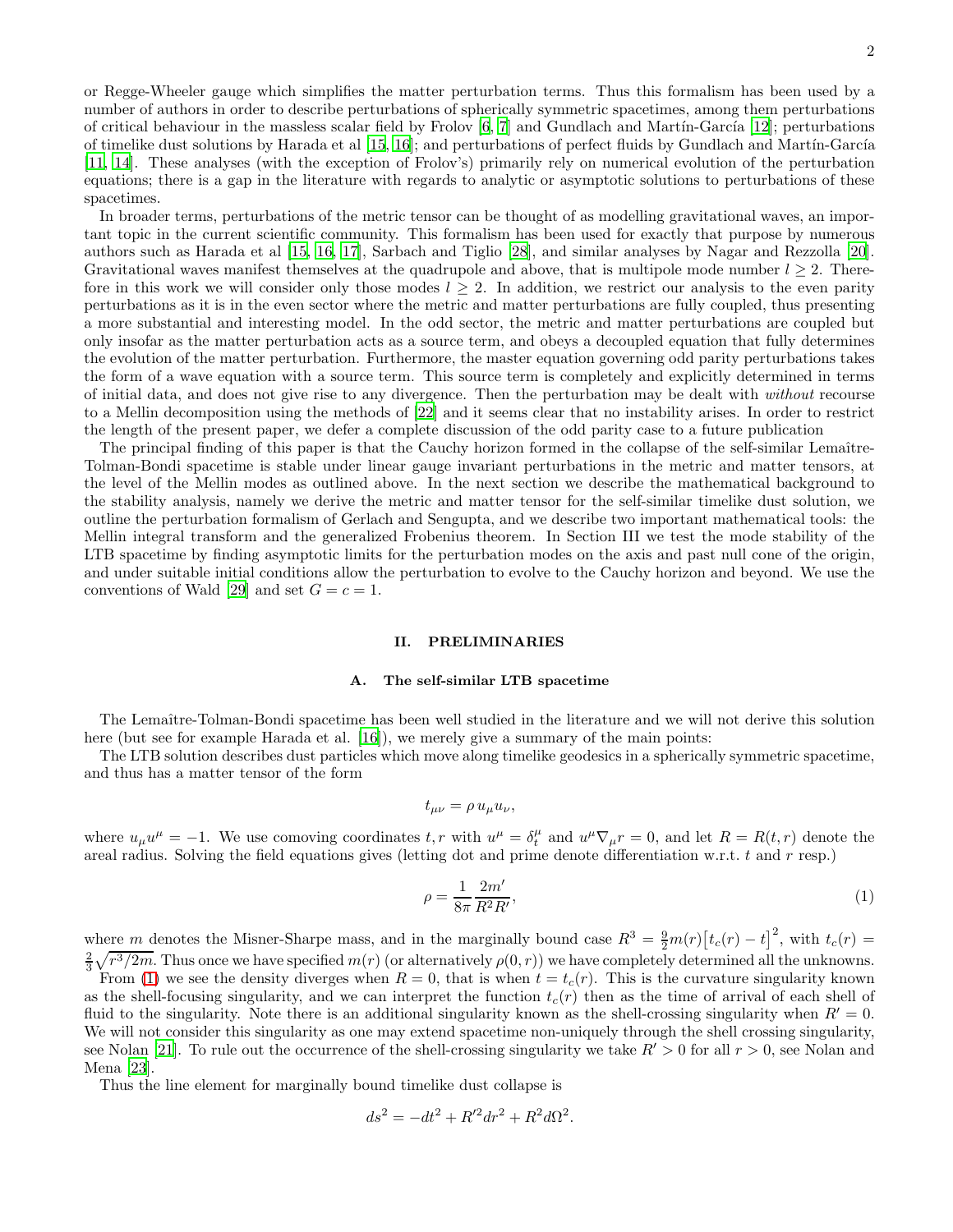We, however, are interested in self-similar collapse, and thus we look for a homothetic Killing vector field  $\xi^a$  which solves the equation  $\nabla_a \xi_b + \nabla_b \xi_a - 2g_{ab} = 0$ . If  $\xi^a = (\alpha(t, r), \beta(t, r))$ , this returns four equations,

$$
\dot{\alpha} = 1, \qquad R'^2 \dot{\beta} = \alpha', \qquad \beta R'' + \beta' R' - R' + \alpha \dot{R}' = 0, \qquad \beta R' + \alpha \dot{R} - R = 0.
$$

From the first equation we can write  $\alpha = t + F_1(r)$ , for arbitrary  $F_1$ . Since  $\beta R'' + \beta' R' = (\beta R')'$ , we may combine the third and fourth equations to give  $\alpha' = 0$ , and thus we may change the origin of t to set  $\alpha = t$ . The second equation therefore gives  $\beta = F_2(r)$ , and we can make a coordinate transformation to set  $\beta = r$ . The remaining equations are

$$
t(R') + r(R')' = 0,
$$
  $t\dot{R} + rR' - R = 0.$ 

The first of these equations is  $\xi^a \partial_a R' = 0$  which is solved if and only if R' is a function of a similarity variable, in this case  $y = t/r$ . Thus if we set  $R = rG(y)$ , where G is a function of the similarity variable, we have  $\partial R/\partial r =$  $G - y(dG/dy)$ , which is solely a function of y.

Thus the line element for a self-similar spherically symmetric timelike dust will be

$$
ds^{2} = -dt^{2} + (G - yG')^{2}dr^{2} + r^{2}G^{2}d\Omega^{2},
$$
\n(2)

where from now on a prime denotes differentiation w.r.t. y. We may use this metric now to generate the Einstein tensor and examine the field equations, still using the co-moving coordinates. The rr component of the field equations is  $G'^2 + 2GG'' = 0$ . Integrating yields  $GG'^2 = p^2$ , where p is some constant. The tt component then gives

$$
\rho = \frac{1}{8\pi} \frac{GG'^2}{r^2 G^2 (G - yG')},
$$

which is why we chose  $GG'^2 = p^2 \ge 0$ . Finally integrating this equation and using  $R|_{t=0} = r$  we can solve for G as

$$
G(y) = (1 - \mu y)^{2/3},\tag{3}
$$

where  $\mu = -\frac{3}{2}p$ . We note that flat spacetime is recovered by setting  $\mu = 0$ .

There is a shell-focussing singularity therefore at  $y = \mu^{-1}$ . Since

$$
\frac{\partial R}{\partial r} = (1 - \mu y)^{2/3} \left( 1 + \frac{2}{3} \mu y (1 - \mu y)^{-1} \right),
$$

we see that prior to the formation of the shell focussing-singularity,  $y < \mu^{-1} \Rightarrow 1 - \mu y > 0$ , thus  $\partial R/\partial r > 0$ . This rules out the formation of shell-crossing singularities prior to the formation of shell-focussing singularities.

The last issue is to examine the causal structure of the spacetime. Radial null geodesics satisfy

$$
\frac{dt}{dr} = \pm \frac{\partial R}{\partial r},
$$

with the plus and the minus describing ingoing and outgoing null geodesics respectively. Since  $t = yr$  this equation may be rewritten as

$$
\frac{dy}{dr} = \frac{1}{r} \left( \pm \frac{\partial R}{\partial r} - y \right).
$$

If there is some  $y =$  constant which is a root of the right hand side of this equation, it represents a null geodesic which reaches the singularity in the future/past. Thus the Cauchy horizon,  $y = y_c$ , is given by the first real positive zero of

$$
G - yG' - y = 0,\t\t(4)
$$

if one exists, and the past null cone of the origin,  $y = y_p$ , is given by the root of

$$
G - yG' + y = 0.\t\t(5)
$$

Since  $G = (1 - \mu y)^{2/3}$ , we find there is a Cauchy horizon, and therefore a naked singularity, if  $\mu$  is in the range

$$
0 < \mu \le \mu_*, \qquad \mu_* = \frac{3}{2} \left( 104 - 60\sqrt{3} \right)^{1/3} \approx 0.638014.
$$

Moreover, when  $\mu$  is in this range, we have the following: there is one past null cone of the origin  $y_p$ ; there is an additional future similarity horizon at  $y = y_e > y_c$ ; as  $\mu \to \mu_*$ ,  $y_e \to y_c$ ; and as  $\mu \to 0$ ,  $y_p \to -1$ ,  $y_c \to 1$  and  $y_e \to \infty$ .

Thus when  $0 < \mu < \mu_*$ , we have a spacetime with the structure given in Figure [1.](#page-3-0) The scaling origin at which the singularity initially forms is the point  $(t, r) = (0, 0)$ . The apparent horizon forms when  $g^{ab}\nabla_a R \nabla_b R = 0$  which is equivalent to  $dG/dy = 1$ . This occurs at  $y = \frac{1}{\mu} \left(1 - \left(\frac{2\mu}{3}\right)^3\right)$ , that is, before the formation of the shell-focusing singularity at  $y = \frac{1}{\mu}$ .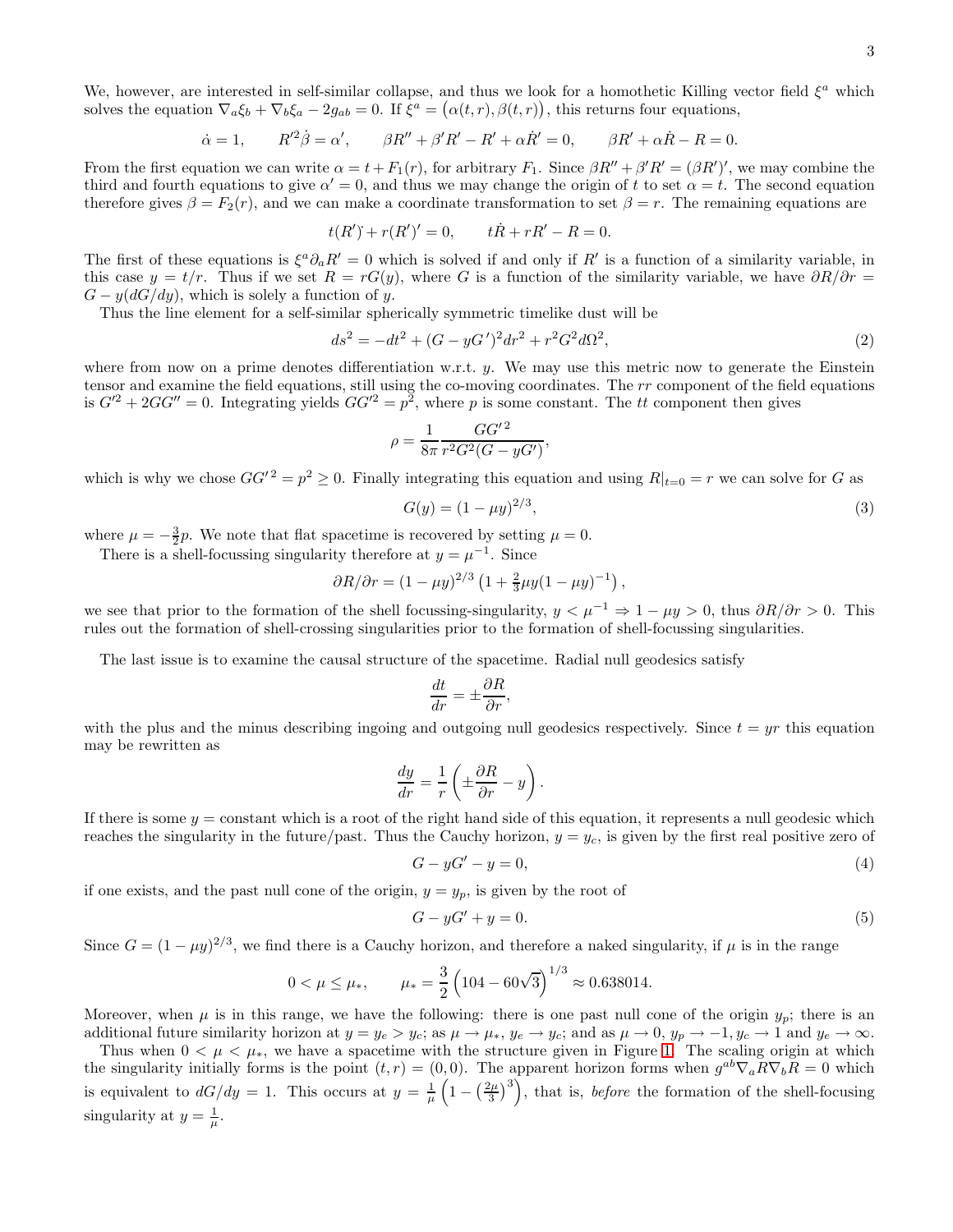

<span id="page-3-0"></span>FIG. 1: Conformal diagram for the self-similar LTB admitting a globally naked singularity. There are three similarity horizons at which the similarity coordinate y is null:  $y = y_p$  the past null cone,  $y = y_c$  shown dashed, and  $y = y_e$  shown as a double line. We identify  $y = y_c$  as the Cauchy horizon, and will call  $y = y_e$  the second future similarity horizon (SFSH). The apparent horizon is shown as a bold curve.

#### B. Gauge invariant perturbations

We will use the formalism of Gerlach and Sengupta [\[8,](#page-15-13) [9\]](#page-15-14). This formalism has been well used in the literature and so we will only give an outline here for completeness (but see Gundlach and Martín-García [\[14\]](#page-15-21) or the authors [\[25](#page-15-12)] for a more detailed description).

We perform a 2+2 split of spacetime into a manifold spanned by coordinates  $x^A = (t, r)$  denoted  $(\mathcal{M}^2, g_{AB})$ , crossed with unit two spheres spanned by  $x^a = (\theta, \phi)$  coordinates and denoted  $(S^2, \gamma_{ab})$ . A spherically symmetric spacetime will therefore have a metric and matter tensor given by

$$
g_{\mu\nu}dx^{\mu}dx^{\nu} = g_{AB}(x^C)dx^A dx^B + R^2(x^C)\gamma_{ab}dx^a dx^b,
$$
  
\n
$$
t_{\mu\nu}dx^{\mu}dx^{\nu} = t_{AB}(x^C)dx^A dx^B + \frac{1}{2}t^c{}_c R^2(x^C)\gamma_{ab}dx^a dx^b.
$$

Capital Latin indices will denote coordinates on  $\mathcal{M}^2$ , lowercase Latin indices will denote coordinates on  $\mathcal{S}^2$ , and Greek indices the 4-dimensional spacetime (i.e.  $x^{\mu} = (x^{A}, x^{a})$ ). R is a function on  $\mathcal{M}^{2}$  and gives the areal radius. Covariant derivatives on  $\mathcal{M}, \mathcal{M}^2$  and  $\mathcal{S}^2$  are respectively denoted

$$
g_{\mu\nu;\lambda} = 0, \quad g_{AB|C} = 0, \quad g_{abc} = 0,
$$

and a comma defines a partial derivative.

We write a non-spherical metric and matter perturbation as

$$
g_{\mu\nu} = \tilde{g}_{\mu\nu} + h_{\mu\nu}(t, r, \theta, \phi), \qquad t_{\mu\nu} = \tilde{t}_{\mu\nu} + \Delta t_{\mu\nu}(t, r, \theta, \phi),
$$

where from now on an over-tilde denotes background quantities. The spherical harmonics form a basis for functions, and from the spherical harmonics we can construct bases for vectors,

$$
\left\{ Y_{,a} \quad ; \quad S_a \equiv \epsilon_a{}^b Y_{,b} \right\} \tag{6}
$$

and tensors,

$$
\left\{ Y\gamma_{ab} \quad ; \quad Z_{ab} \equiv Y_{,a:b} + \frac{1}{2}l(l+1)Y\gamma_{ab} \quad ; \quad S_{(a:b)} \right\} \tag{7}
$$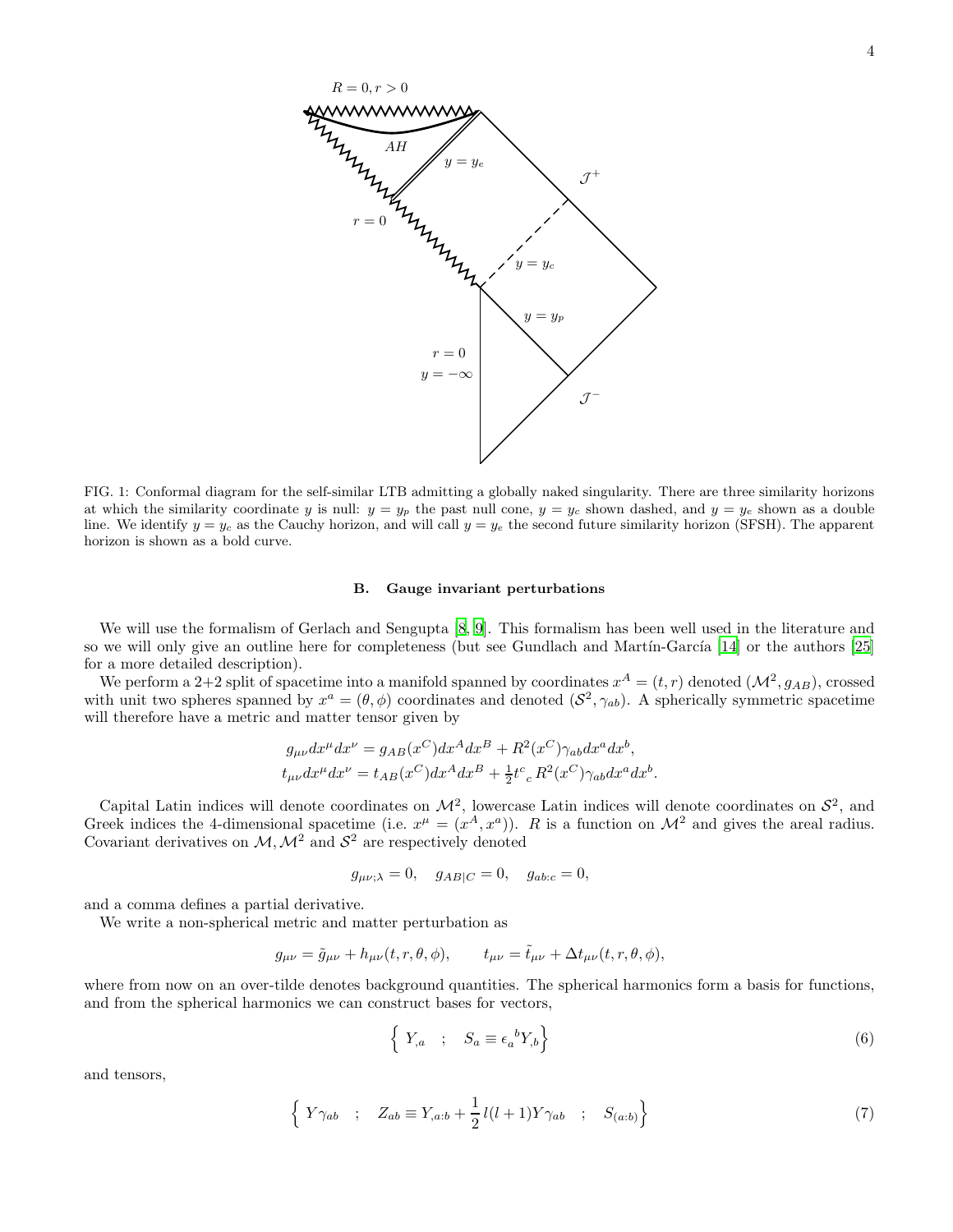where we have suppressed the mode numbers  $l, m, X_{(ab)} = \frac{1}{2}(X_{ab} + X_{ba})$  is the symmetric part of a tensor, and  $\epsilon_{ab}$  is the anti-symmetric pseudo-tensor with respect to  $S^2$  such that  $\epsilon_{abc} = 0$ . Using these, we decompose the perturbation in terms of scalar, vector and tensor objects defined on  $\mathcal{M}^2$ , times scalar, vector and tensor bases defined on  $\mathcal{S}^2$ .

We write the metric and matter perturbation as

$$
h_{\mu\nu}=\left(\begin{array}{cc} h_{AB}Y & h_AY_{,a}\\ Symm & R^2(KY\gamma_{ab}+GZ_{ab}) \end{array}\right), \quad \Delta t_{\mu\nu}=\left(\begin{array}{cc} \Delta t_{AB}Y & \Delta t_AY_{,a}\\ Symm & R^2\Delta t^1Y\gamma_{ab}+\Delta t^2Z_{ab} \end{array}\right),
$$

where, as mentioned previously, we confine our interest to even parity perturbations; that is, those defined using bases  $Y, Y_a, Y_{\gamma a b}$  and  $Z_{ab}$ . From these, we construct a set of gauge invariant scalars, vectors and tensors given by

<span id="page-4-0"></span>
$$
k_{AB} = h_{AB} - (p_{A|B} + p_{B|A})
$$
  
\n
$$
k = K - 2v^{A}p_{A}
$$
 (8a)

$$
\begin{array}{lcl}\nT_{AB} &=& \Delta t_{AB} - \tilde{t}_{AB|C} p^C - \tilde{t}_A{}^C p_{C|B} - \tilde{t}_B{}^C p_{C|A} \\
T_A &=& \Delta t_A - \tilde{t}_A{}^C p_C - R^2 (\tilde{t}^a{}_a / 4) G_{,A} \\
T^1 &=& \Delta t^1 - (p^C/r^2)(R^2 \tilde{t}^a{}_a / 2)_{,C} + l(l+1)(\tilde{t}^a{}_a / 4) G \\
T^2 &=& \Delta t^2 - (R^2 \tilde{t}^a{}_a / 2) G\n\end{array} \tag{8b}
$$

where  $p_A = h_A - \frac{1}{2}R^2G_A$ , and  $v_A = R_{,A}/R$ .

We may then recast the perturbation equations entirely in terms of these gauge invariant quantities (see Appendix A). Finally we must consider what to measure on the relevant surfaces to test for stability. As explained in [\[25\]](#page-15-12), our 'master' function will be

$$
\delta P_{-1} = |\delta \Psi_0 \delta \Psi_4|^{1/2},\tag{9}
$$

where

$$
\delta\Psi_0 = \frac{Q_0}{2r^2}\tilde{\ell}^A\tilde{\ell}^B k_{AB}, \quad \delta\Psi_4 = \frac{Q_0^*}{2r^2}\tilde{n}^A\tilde{n}^B k_{AB},\tag{10}
$$

with

$$
Q_0 = \tilde{w}^a \tilde{w}^b Y_{:ab},
$$

where  $\tilde{\ell}^{\mu}, \tilde{n}^{\mu}, \tilde{m}^{\mu} = r^{-1} \tilde{w}^{\mu}(\theta, \phi)$  and  $\tilde{m}^{*\mu}$  are a null tetrad of the background and the  $*$  represents complex conjugation. We note that  $\delta P_{-1}$  is a fully gauge invariant scalar, being both identification and tetrad gauge invariant (see [\[25\]](#page-15-12)).

#### C. The Mellin transform

The Mellin transform is an integral transform related to the Laplace transform and is particularly useful for equations deriving from self-similar spacetimes. It is defined by

$$
G(y; s) = M[g(x, r)](r \to s) := \int_0^\infty g(y, r)r^{s-1} dr
$$
\n(11)

with  $s \in \mathbb{C}$ . For this transform to exist, there will be a restriction on the allowed values of s, typically to lie in a strip in the complex plane with  $\sigma_1 < Re(s) < \sigma_2$ . The inverse Mellin transform is given by

$$
g(y,r) = \mathbb{M}^{-1}[G(y;s)] = \frac{1}{2\pi i} \int_{c-i\infty}^{c+i\infty} r^s G(y;s)ds,
$$
\n(12)

where  $c \in \mathbb{R}$  is such that  $\sigma_1 < c < \sigma_2$ . To recover the original function from the Mellin transform, we integrate over the vertical contour in the complex plane of s given by  $Re(s) = c$ . We emphasize, as this will be crucial later, that we do not integrate over all values of s in the interval  $\sigma_1 < Re(s) < \sigma_2$ , only over the vertical contour defined by a specific value of  $Re(s)$  in this interval, which we are free to choose.

The perturbation equations will reduce to systems of ode's in the individual modes of the Mellin transformed variables. Resumming the modes to recover the original function is an extremely complicated task and is beyond the scope of this paper (although see [\[25\]](#page-15-12) for a discussion), however we will point out that although the finiteness of each mode is not a sufficient condition for the finiteness of the resummed original function, it is a necessary condition. Thus we will adopt the following minimum stability requirement: for the inverse Mellin transform to exist on a surface we must have each mode of the Mellin transformed quantity finite on that surface.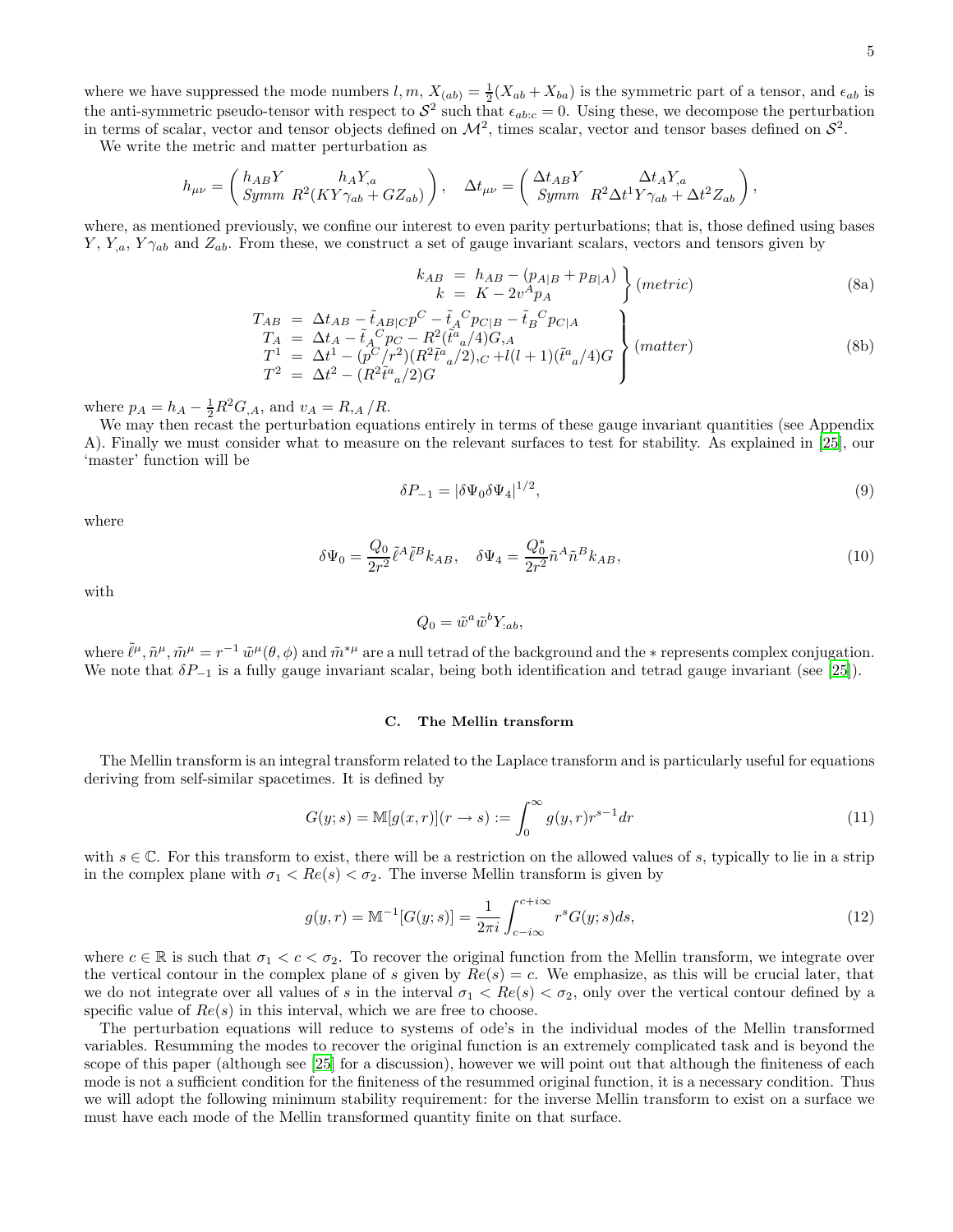# D. Extension to the Frobenius theorem

The theorem of Frobenius is particularly useful in finding power series solutions to ordinary differential equations near regular singular points. Consider the following nth order ODE in  $f(x)$ ; there is a regular singular point at  $x = 0$ if the ODE is of the form

<span id="page-5-0"></span>
$$
x^{n} f^{(n)}(x) + x^{n-1} b_{1}(x) f^{(n-1)}(x) + \ldots + b_{n}(x) f(x) = 0,
$$
\n(13)

with each  $b_i$  analytic at  $x = 0$ . We can Taylor expand each  $b_i$  about  $x = 0$ , and we denote such as expansion as

$$
b_i(x) = \sum_{m=0}^{\infty} b_{i,m} x^m.
$$

The so-called indicial exponents (see below) determine the leading behaviour of the series solutions. It is well known that when the indicial exponents repeat the solution must contain a logarithmic term, and when they differ by integers the solution may or may not contain a logarithmic term (see, for example, [\[30](#page-15-27)]). To clarify the structure of the solution when the roots differ by integers we give the following theorem due to Littlefield and Desai [\[19\]](#page-15-28).

## <span id="page-5-2"></span>Theorem 1 (nth order Frobenius theorem)

Let  $f(x)$  solve an ODE of the form [\(13\)](#page-5-0). Then the indicial equation is

$$
I_n(\lambda) \equiv \lambda(\lambda - 1) \ldots (\lambda - n + 1) + b_{1,0}\lambda(\lambda - 1) \ldots (\lambda - n + 2) + \cdots + b_{n-1,0}\lambda + b_{n,0},
$$

whose roots are the indicial exponents. Collect together the indicial exponents which differ by integers into groups, and order the elements of each group as

$$
\{\lambda_1, \lambda_2, \ldots, \lambda_j, \ldots\}
$$

such that  $\lambda_i > \lambda_{i+1}$ . Then the solution corresponding to  $\lambda_1$  is  $f_1(x) = \sum_{m=0}^{\infty} A_m x^{m+\lambda_1}$ , and a linearly independent solution corresponding to  $\lambda_j$  is

$$
f_j(x) = K_1 \log^{j-1} x \sum_{m=0}^{\infty} A_m x^{m+\lambda_1} + \sum_{i=2}^j \left( \beta_i K_i \log^{(j-i)} x \sum_{m=0}^{\infty} \frac{\partial^{(i-1)}}{\partial \lambda^{(i-1)}} \left[ (\lambda - \lambda_i) A_m \right]_{\lambda_i} x^{m+\lambda_i} \right)
$$

where

$$
K_i = \lim_{\lambda \to \lambda_j} \left( \frac{\partial^{(i-1)}}{\partial \lambda^{(i-1)}} \left[ (\lambda - \lambda_j)^{(j-1)} \frac{A_{\delta_i}}{A_0} \right] \right), \quad K_j = 1
$$

and

$$
\delta_i = \lambda_i - \lambda_j \in \mathbb{N}, \qquad \beta_i = \frac{(j-1)(j-2)\dots(j-i+1)}{i-1}, \quad \beta_1 = \beta_j = 1.
$$

## III. PERTURBATIONS OF SELF-SIMILAR LTB SPACETIME

We will consider only modes  $l \geq 2$ . We assume the perturbed matter tensor remains that of dust,

$$
\tilde{t}_{\mu\nu} + \Delta t_{\mu\nu} = (\tilde{\rho} + \delta\rho)(\tilde{u}_{\mu} + \delta u_{\mu})(\tilde{u}_{\nu} + \delta u_{\nu}).
$$

If we write the angular part in terms of the spherical harmonics,  $\delta \rho = \rho Y$  and  $\delta u_{\mu} = \zeta_A Y + \zeta Y_a$ , then for  $\tilde{u}_{\mu} + \delta u_{\mu}$ to be a unit, future pointing, timelike geodesic of the perturbed spacetime, as the conservation equation  $\nabla^{\mu} t_{\mu\nu} = 0$ implies must be the case, we must have  $\delta u_{\mu} = \gamma_{,A} Y + \gamma Y_{,a}$  for some scalar  $\gamma$ . Additional, we must have

<span id="page-5-1"></span>
$$
h_{tt} = -2\gamma_{,t}.\tag{14}
$$

Using the Regge-Wheeler gauge (in which  $h_A = G = 0 = p_A$ ), we may write the gauge invariant matter objects as

$$
T_{AB} = \begin{pmatrix} \varrho + 2\tilde{\rho}\gamma_{,t} & \tilde{\rho}\gamma_{,r} \\ \tilde{\rho}\gamma_{,r} & 0 \end{pmatrix}, \quad T_A = \begin{pmatrix} \tilde{\rho}\gamma \\ 0 \end{pmatrix}, \quad T^1 = T^2 = 0.
$$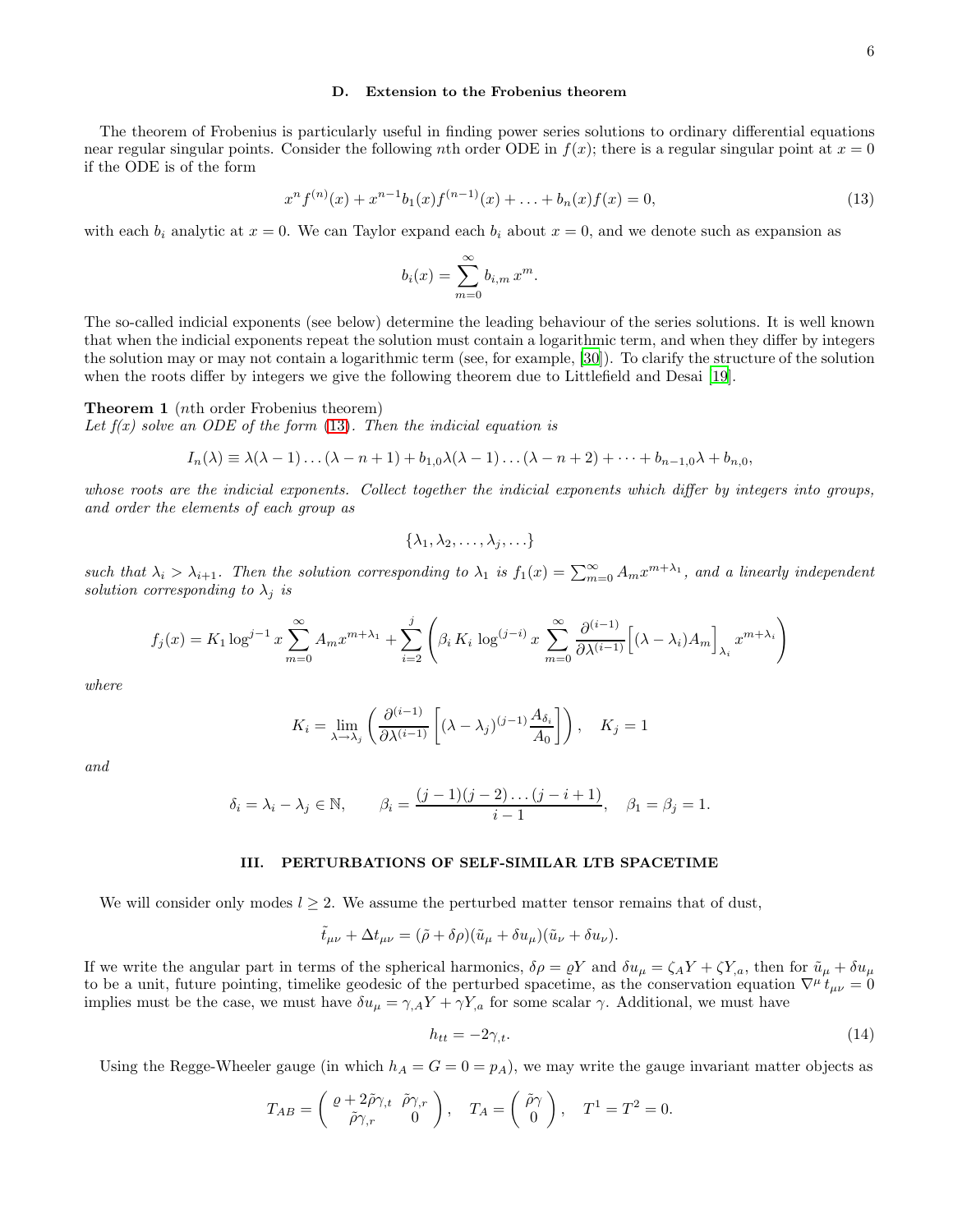Next we calculate the full set of perturbed field equations as given in [\(A1\)](#page-13-0). We use the equation  $k_A^A = 0$  to remove  $k_{rr} = R'^2 k_{tt}$ , and we use the tt component of [\(A1a\)](#page-13-0) to define  $\rho$  in terms of the other perturbation variables.

Thus we have a set of five second order, coupled, linear, partial differential equations in the four unknowns  ${k<sub>tt</sub>, k<sub>tr</sub>, k, \gamma}$ , and the two dependent variables t, r. (Had we removed  $k<sub>tt</sub>$  with  $k<sub>tt</sub> = -2\gamma_t$  [\(14\)](#page-5-1), these would be third order in  $\gamma$ .) In this set of equations we make the change of coordinates

$$
(t,r) \to (y = \frac{t}{r},r),\tag{15}
$$

and then perform a Mellin transform over r, reducing the problem to five second order ordinary differential equations in  $y$ , the similarity variable, and parameterised by  $s$ , the transform parameter. The Mellin transforms of our unknowns can be written

$$
k_{tt} = r^s A(y; s),
$$
  $k_{tr} = r^s B(y; s),$   $k = r^s K(y; s),$   $\gamma = r^{s+1} H(y; s),$ 

thus the four unknowns of our set of ODE's are  $\{A, B, K, H\}$ .

The future pointing ingoing and outgoing radial null geodesic tangents of the background spacetime in  $t, r$  coordinates are

$$
\tilde{\ell}^{A} = \frac{1}{\sqrt{2}R'}(R', 1), \quad \tilde{n}^{A} = \frac{-1}{\sqrt{2}R'}(-R', 1)
$$

respectively, since we restrict  $R' > 0$  to avoid the shell crossing singularity occurring before the shell-focussing singularity. The  $\mathcal{M}^2$  portion (i.e. neglecting the angular part) of the perturbed Weyl scalars then becomes

$$
\delta\Psi_0 = \frac{1}{r^2} \left( k_{tt} + \frac{k_{tr}}{R'} \right), \qquad \delta\Psi_4 = \frac{1}{r^2} \left( k_{tt} - \frac{k_{tr}}{R'} \right).
$$

After a change of coordinates, and Mellin transform, we may write each mode of these scalars in terms of A and B. We define a new variable  $D = A + B/(G - yG')$ , and the scalars' modes simplify to

$$
\delta\Psi_0 = r^{s-2}D
$$
,  $\delta\Psi_4 = r^{s-2}(2A - D)$ ,

and  $\delta P_{-1} = |\delta \Psi_0 \delta \Psi_4|^{1/2}$ . We must find solutions to the set of ODE's and use them to evaluate these modes on the relevant surfaces.

We can write this set of second order ODE's as a first order linear system

<span id="page-6-0"></span>
$$
Y' = M(y)Y\tag{16}
$$

where a prime denotes differentiation w.r.t. y, and  $Y = (A, D, K, H)^T$ . We note that one of the equations in the system is  $H' = -A/2$ , and thus we have recovered [\(14\)](#page-5-1), since  $\partial/\partial t = \frac{1}{r}\partial/\partial y$ . Due to its length, we give the components of the matrix M in Appendix 2.

Examining the leading order coefficient matrix near the axis reveals that the axis corresponds to an irregular singular point of the system [\(16\)](#page-6-0), with multiple zero eigenvalues, and a number of off-diagonal entries in its Jordan normal form; all of which make the system methods used in [\[25](#page-15-12)] very unattractive. In any case, we anticipate that the system methods would break down when eigenvalues of leading matrices differ by integers, suggesting we would at some stage need to decouple an equation in one variable, and use its solution as an inhomogeneous term to integrate the other equations. We will sketch the decoupling of an equation in  $H$ .

This system can be written as four first order equations,

$$
h_1(A, D, K, H, A') = 0, \quad h_2(A, D, K, H, D') = 0, \quad h_3(A, D, K, H, K') = 0, \quad h_4(A, H') = 0.
$$

We solve the first equation for  $D = f_1(A, K, H, A')$  and substitute this into the other three equations, giving

$$
h_5(A, K, H, A', K', H', A'') = 0, \quad h_6(A, K, H, A', K') = 0, \quad h_4(A, H') = 0.
$$

Combining  $h_5$  and  $h_6$  to remove K' means we can solve for  $K = f_2(A, H, A', H', A'')$ , and we are left with two equations,

$$
h_7(A, H, A', H', A'', H'', A''') = 0, \quad h_4(A, H') = 0.
$$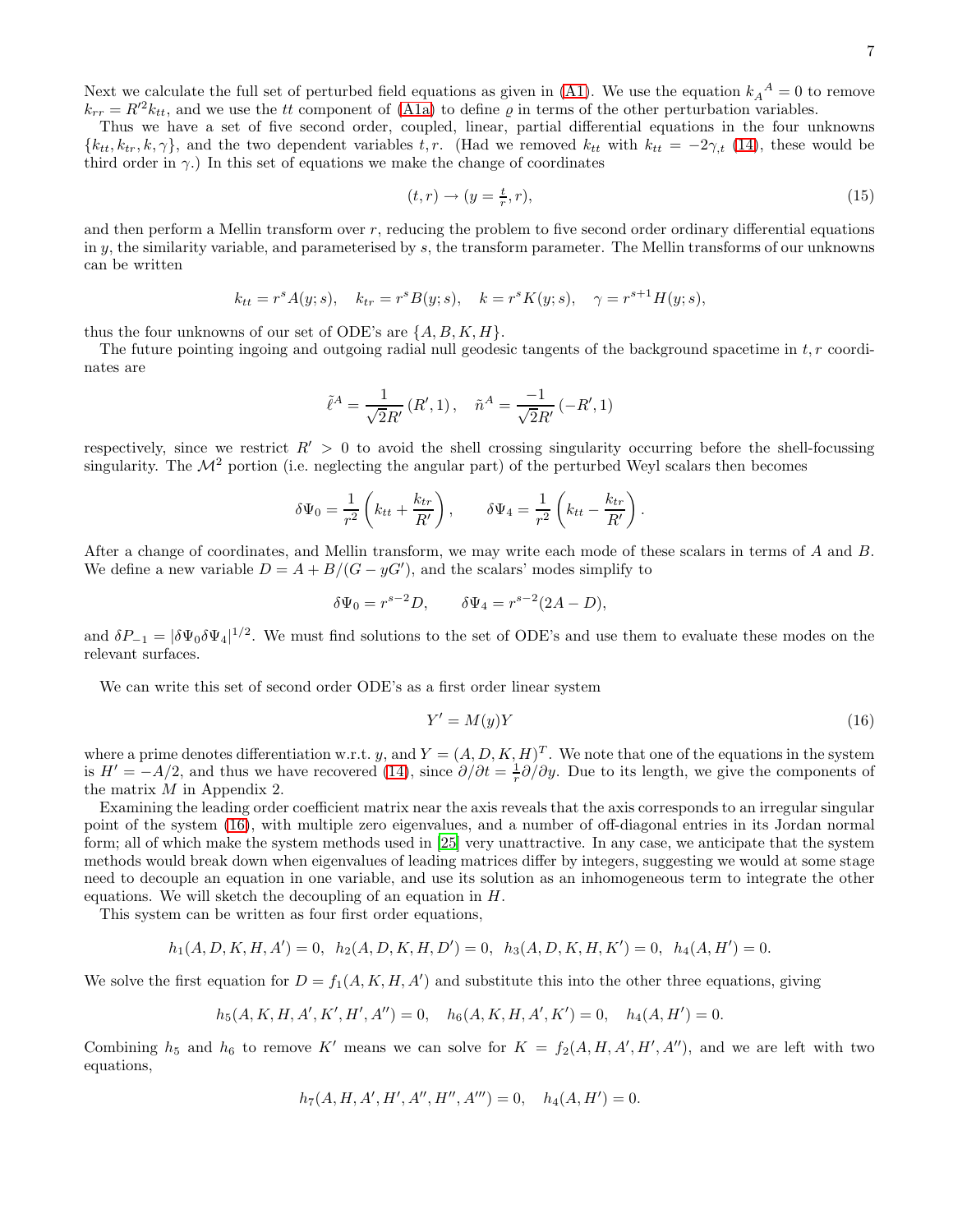Finally we remove  $A$  for a fourth order ODE in  $H$ ,

$$
h_0(H, H', H'', H''', H'''') = 0.
$$

The other variables can be calculated when the solutions for  $H$  are found, as

$$
A = g_1(H'), \quad D = g_2(H, H', H'', H'''), \quad K = g_3(H, H', H'', H'''),
$$

and thus we can write the scalars  $\delta\Psi_{0,4}$  in terms of H and its derivatives.

Having derived the necessary equations, we pause to outline our general strategy for studying linear stability. The perturbation equations comprise a first order system of equations in certain perturbation variables  $X(y, r)$  from which we can extract physically significant quantities. Of principal importance here is  $\delta P_{-1}$ . We seek to impose initial and boundary conditions on the perturbations that correspond to the most general, initially finite perturbation that satisfies appropriate conditions at the axis. This perturbation is allowed to evolve up to the Cauchy horizon, and we then try to determine if the perturbation has remained finite. The question of what is meant by 'finite' is important. A minimal condition is that  $\delta P_{-1}$  be bounded on the past null cone. This however would allow for an infinite energy content over the past null cone - or over a space-like surface an arbitrarily short time to the future of the past null cone. This leads naturally to the consideration of the  $L^2$  norm of the perturbation. This is finite if and only if (by Plancherel's theorem) the  $L^2$  norm of the Fourier transform of the perturbation is finite. But the Fourier transform is related to the Mellin transform by the complex rotation  $s \to iz$  and  $r = \ln \rho$ . So we are led naturally to consider finiteness of the Mellin transform (a weaker condition than finiteness of the  $L^2$  norm) as a minimal condition for finiteness of the perturbation. This is the condition on which we will focus: the perturbation  $X(y, r)$  will be referred to as finite at time  $y_0$  if the Mellin transform  $x(y; s)$  is finite at time  $y = y_0$ .

## A. Axis.

We consider first the axis,  $y = -\infty$ . We make the transformation  $y = -1/w$  to put the axis at  $w = 0$ , and then the transformation  $w = z<sup>3</sup>$  to ensure integer exponents in the series expansions about the axis of the coefficients of the differential equation. We find  $z = 0$  is a regular singular point of the fourth order ODE in H, which we will write as

$$
\sum_{j=0}^{4} z^{j} [h_{j} + O(z)] \frac{d^{j} H}{dz^{j}} = 0, \qquad h_{j} \neq 0.
$$
 (17)

The indicial exponents near  $z = 0$  are

$$
\{-3, 2, -4 - l - 3s, -3 + l - 3s\}.
$$
\n<sup>(18)</sup>

The ambiguity of the value of s complicates matters regarding the position of logarithmic terms in the full solution, so we will begin by reminding ourselves of the two conditions the solutions must solve:

- 1. The solution must exist; that is we must be able to recover the original function from its Mellin transform. Our minimum stability requirement for this to hold is that an acceptable solution is one which does not diverge on the relevant surface.
- 2. The solution must be such that each mode of  $\delta\Psi_{0,4}$  is finite on the axis.

Consider the indicial exponent −3. Regardless of the values of the other exponents, the corresponding solution will contain at least the series  $\sum_{m=0}^{\infty} A_m z^{m-3}$ . This is certainly not convergent, it diverges at  $z = 0$   $(A_0 \neq 0)$ . Thus we must not consider this solution.

In examining requirement 2, we expand the coefficients of H and its derivatives in  $\delta\Psi_{0,4}$  around  $z=0$ , and we find the dominant term is

$$
\delta\Psi_{0,4} \sim r^{s-2} z^4 H'.
$$

Consider the indicial exponent  $l - 3s - 3$ . The contribution to the general solution corresponding to this eigenvalue is

$$
(\text{Logarithmic terms}) \times (\text{Series}) + \sum_{m=0}^{\infty} A_m z^{m+l-3s-3},
$$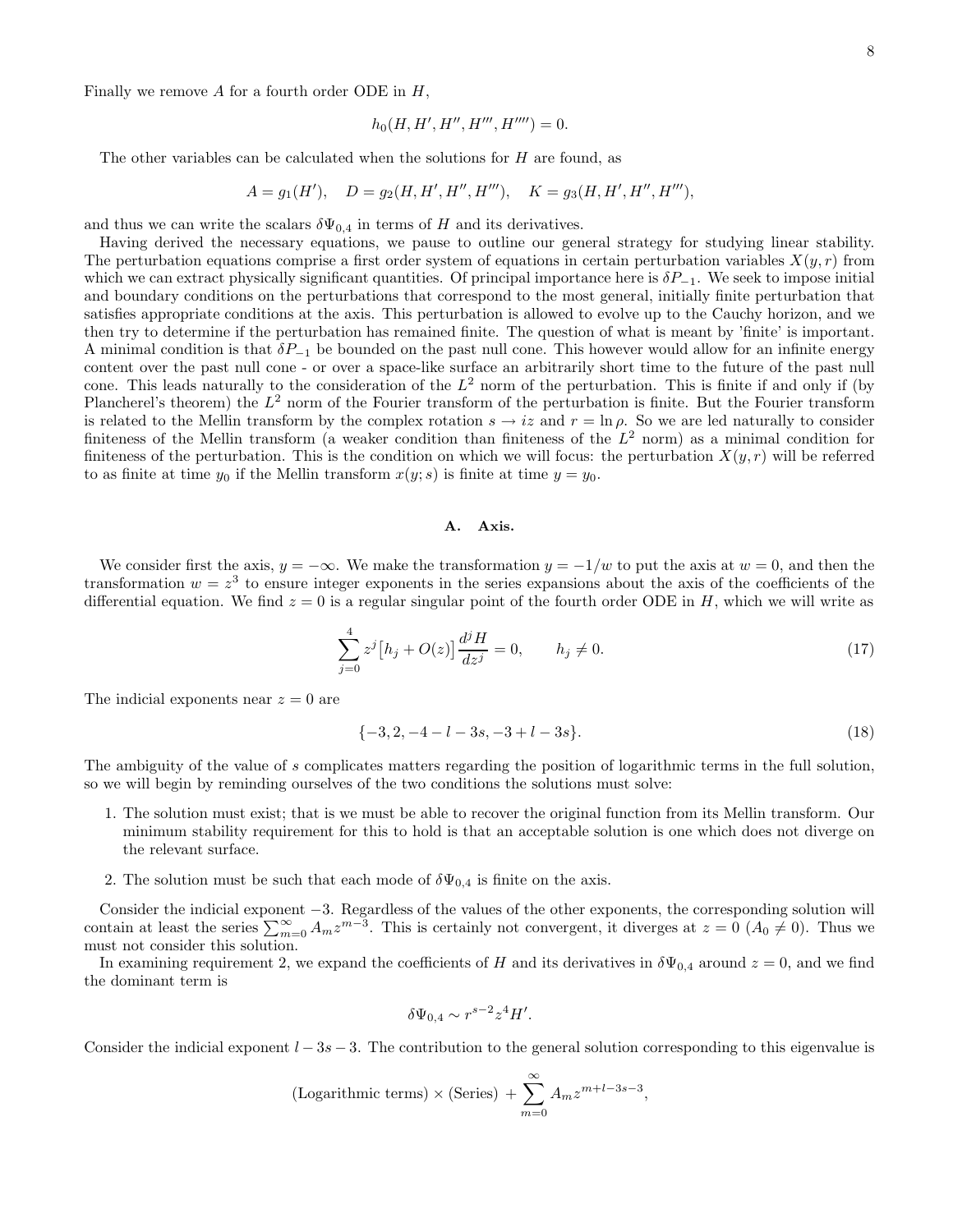where the first portion of this solution depends on the other eigenvalues, and may not even be present. Near  $z = 0$ , we find  $\delta\Psi_{0,4} \sim z^{l-6}$  due to the second term. We would certainly expect these scalars to be finite on the axis for the quadrupole and other modes with  $l < 6$ , thus we must rule out this solution.

Similarly for the indicial exponent  $-4 - l - 3s$ , we find  $\delta\Psi_{0,4} \sim z^{-l-7}$  near  $z = 0$ . Thus we must also rule out this solution.

Finally for indicial exponent 2, we see the solution

$$
H = \sum_{m=0}^{\infty} A_m z^{m+2}
$$
\n(19)

is convergent (near  $z = 0$ )  $\forall s$ , and thus satisfies our minimum stability requirement. Further, the scalars  $\delta\Psi_{0.4}$  will be finite on the axis for  $Re(s) \ge 1/3$ . Thus we have found a one-parameter family of solutions near the axis.

## B. Past null cone

The past null cone,  $y = y_p$ , is the real, negative root of  $G - yG' + y = 0$ , where  $G(y) = (1 - \mu y)^{2/3}$ . There is only one real root (when  $0 < \mu < \mu_*$ ), and it is parameterized by  $\mu$ . Thus we may write

$$
G - yG' + y = (y - y_p)F(y),
$$
  $F(y_p) \neq 0.$ 

 $y_p$  is a very cumbersome surd, and is quite difficult to work with. Instead, we draw out the nature of the coefficients of the H-equation by using  $G'(y_p) = (G(y_p) + y_p)/y_p$ . We find that setting  $G' = (G + y)/y$  makes each coefficient vanish, except for the coefficient of the highest derivative. Thus we may write the  $H$ -equation as

$$
(G - yG' + y)[m_0 + O(y - y_p)]H^{(4)} + [n_0 + O(y - y_p)]H^{(3)} + [p_0 + O(y - y_p)]H^{(2)} + [q_0 + O(y - y_p)]H' + [r_0 + O(y - y_p)]H = 0,
$$

where  $m_0, n_0$  etc. are the first nonzero terms in the series expansions about the past null cone.

We may write this in canonical form as

$$
(y - yp)4H(4) + (y - yp)3b1(y)H(3) + (y - yp)2b2(y)H'' + ... = 0.
$$

If the series expansions of the  $b_i$  about the past null cone are denoted  $b_i = \sum_{j=0}^{\infty} b_{i,j} (y - y_p)^j$ , then the first few terms in the expansions of the  $b_i$  about  $y = y_p$  are

<span id="page-8-0"></span>
$$
b_{1,0} = n_0/(m_0 F_p) \quad b_{1,1} = \dots \n b_{2,0} = 0 \qquad b_{2,1} = p_0/(m_0 F_p) \quad b_{2,2} = \dots \n b_{3,0} = 0 \qquad b_{3,1} = 0 \qquad b_{3,2} = q_0/(m_0 F_p) \quad b_{3,3} = \dots \n b_{4,0} = 0 \qquad b_{4,1} = 0 \qquad b_{4,2} = 0 \qquad b_{4,3} = r_0/(m_0 F_p) \quad b_{4,4} = \dots
$$
\n(20)

where  $F_p = F(y_p)$ . Therefore  $y = y_p$  is a regular singular point of this ordinary differential equation, and the indicial equation for a fourth order ODE is

$$
\lambda(\lambda - 1)(\lambda - 2)(\lambda - 3) + b_{1,0}\lambda(\lambda - 1)(\lambda - 2) + b_{2,0}\lambda(\lambda - 1) + b_{3,0}\lambda + b_{4,0} = 0.
$$

Thus the indicial exponents are

$$
\{ 0, 1, 2, 3 - b_{1,0} \equiv \sigma \}.
$$

To determine what exactly  $\sigma$  is, we note

$$
F_p = F(y_p) = \lim_{y \to y_p} \frac{G - yG' + y}{y - y_p} = 1 - y_p G''(y_p),
$$

using l'Hôpital's rule, and thus

$$
\sigma = 3 - \left[ \frac{7 - s + 2\left(\frac{y}{G} + \frac{G}{y}\right)}{1 - yG''} \right]_{y = y_p}.
$$
\n(21)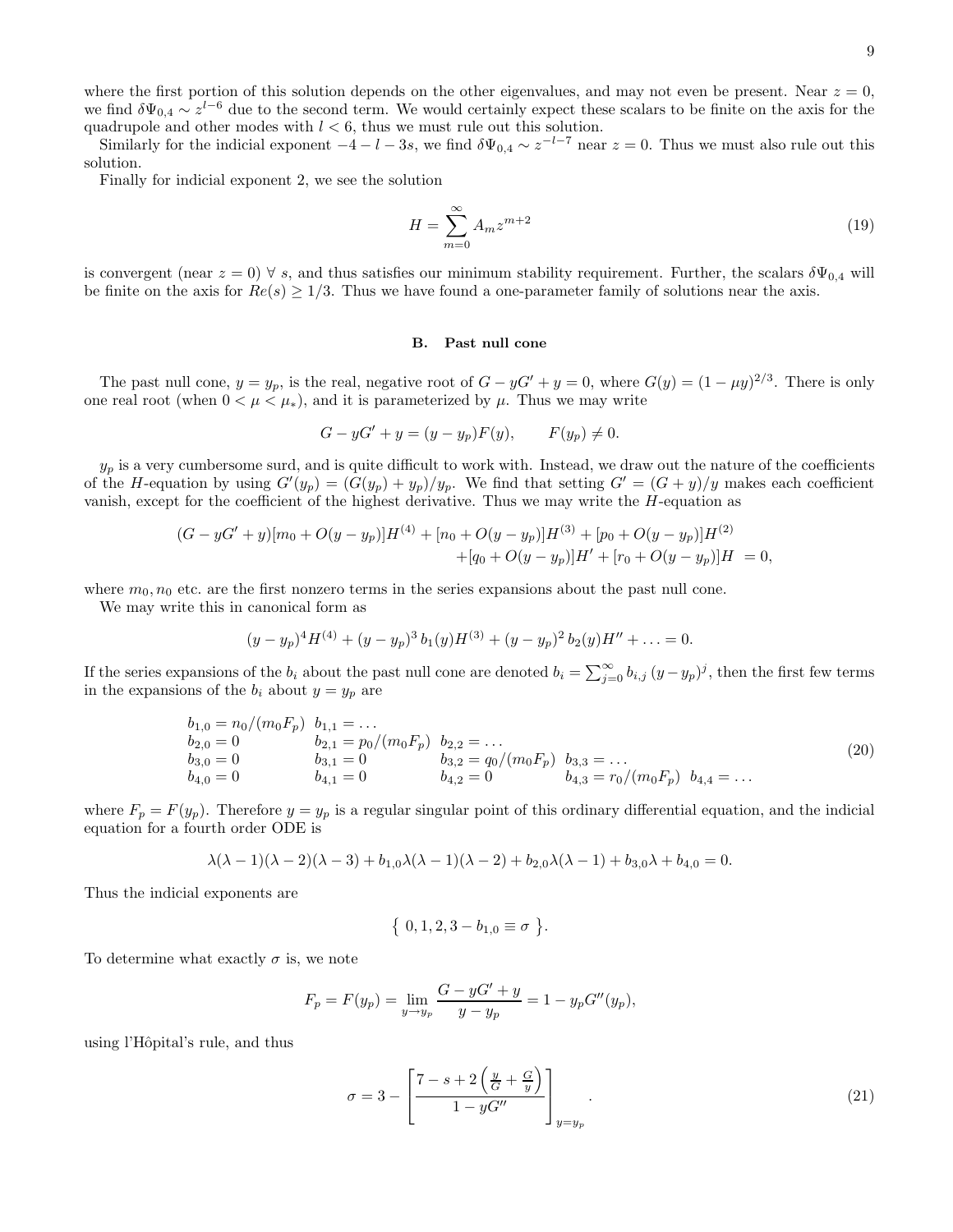We note that  $\sigma = s$  in the limit  $\mu \to 0$ .

We may find the solutions due to these indicial exponents from the analysis in §II.D. Let us consider first the case  $\sigma \notin \mathbb{Z}$ . We group together the indicial exponents as

$$
\{2,1,0\},\quad \{\sigma\}
$$

since  $\sigma \notin \mathbb{Z}$ . Then, according to Theorem [1,](#page-5-2) the general solution has the form

$$
H|_{y=y_p} = h_1 \left[ \sum_{m=0}^{\infty} A_m (y - y_p)^{m+2} \right] + h_2 \left[ K_1 \log x \sum_{m=0}^{\infty} A_m (y - y_p)^{m+2} + \sum_{m=0}^{\infty} B_m (y - y_p)^{m+1} \right] + h_3 \left[ \bar{K}_1 \log^2 x \sum_{m=0}^{\infty} A_m (y - y_p)^{m+2} + \bar{K}_2 \beta_2 \log x \sum_{m=0}^{\infty} B_m (y - y_p)^{m+1} + \sum_{m=0}^{\infty} C_m (y - y_p)^m \right] + h_4 \left[ \sum_{m=0}^{\infty} D_m (y - y_p)^{m+\sigma} \right],
$$
(22)

where the  $h_i$  are constants of integration and we have used an overbar to distinguish the K coefficients in the second and third solution.

We see the general solution contains three logarithmic terms, each multiplied by a constant. For the fourth order ODE in H we are considering here, these constants are (again from Theorem [1\)](#page-5-2)

$$
K_1 = \lim_{\lambda \to 1} \left[ (\lambda - 1) A_1(\lambda) \right] = \frac{(b_{3,1} + b_{4,1})}{(2b_{1,0} - 2)},
$$
  
\n
$$
\bar{K}_1 = \lim_{\lambda \to 0} \left[ \lambda^2 A_2 \right] = \frac{b_{4,1}(b_{3,1} + b_{4,1})}{(2 - b_{1,0})(2b_{1,0} - 2)}, \qquad \bar{K}_2 = \lim_{\lambda \to 0} \left[ \frac{d}{d\lambda} (\lambda^2 A_1) \right] = \frac{b_{4,1}}{(2 - b_{1,0})},
$$

where we have set  $A_0 = 1$ . Crucially, since  $[(20)] b_{3,1} = b_{4,1} = 0$  $[(20)] b_{3,1} = b_{4,1} = 0$  $[(20)] b_{3,1} = b_{4,1} = 0$ , each of these terms vanish, and thus when  $\sigma \notin \mathbb{Z}$ , we have a general solution

<span id="page-9-0"></span>
$$
H|_{y=y_p} = h_1 \sum_{m=0}^{\infty} A_m (y - y_p)^{m+2} + h_2 \sum_{m=0}^{\infty} B_m (y - y_p)^{m+1} + h_3 \sum_{m=0}^{\infty} C_m (y - y_p)^m + h_4 \sum_{m=0}^{\infty} D_m (y - y_p)^{m+\sigma}, \quad (23)
$$

with each series linearly independent. Our minimum stability requirement for these solutions will be satisfied for  $Re(\sigma) > 0.$ 

Now we examine the scalars  $\delta\Psi_{0,4}$  near the past null cone, and we find we can write

<span id="page-9-1"></span>
$$
\delta\Psi_0 \sim c_1 H + c_2 H' + c_3 H'' + c_4 (y - y_p) H^{(3)},\tag{24}
$$

with a similar expression for  $\delta\Psi_4$ . The scalars are automatically finite on  $y = y_p$  for the first three series in [\(23\)](#page-9-0). For the fourth series, we find surprisingly that  $c_3\sigma(\sigma-1) + c_4\sigma(\sigma-1)(\sigma-2) = 0$  for both  $\delta\Psi_0$  and  $\delta\Psi_4$ ; that is the coefficient of the leading term, which goes like  $(y - y_p)^{\sigma-2}$ , vanishes exactly. Thus for finite scalars on the past null cone due to the fourth solution, we require only  $Re(\sigma) > 1$ .

Now let us consider  $\sigma \in \mathbb{Z}$ . Firstly if  $\sigma < 0$ , the minimum stability requirement is not met and we certainly cannot recover  $\gamma$  from H via the inverse Mellin transform; thus we consider  $\sigma > 0$ . Now we note an important point regarding the Frobenius method: if two indicial exponents differ by an integer, the solution corresponding to the lowest index may contain a logarithmic term; however if two indicial exponents are equal, the second solution must contain a logarithmic term.

If  $\sigma = 0$ , then there will be a solution which has leading term  $\ln(y - y_p)$ , which diverges at the past null cone, and thus the minimum stability requirement is not satisfied. If  $\sigma = 1$ , the corresponding leading term is  $(y - y_p) \ln(y - y_p)$ , which is finite in the limit  $y \to y_p$ . Thus we only consider  $\sigma > 0$ , when  $\sigma \in \mathbb{Z}$ .

When calculating the scalars  $\delta\Psi_{0,4}$ , we see from [\(24\)](#page-9-1) that if  $\sigma=1$ , then  $H'\sim \ln(y-y_p)$ , and thus we must discount  $σ = 1$ . Again, when  $σ = 2$ , we find  $H'' \sim \ln(y - y_p)$ , however for  $σ ≥ 3$  we have  $δ\Psi_{0,4} \sim O(1)$ .

Thus for the scalars to be finite on the past null cone, we require s to be such that  $Re(\sigma) > 1$ , with the exception of  $\sigma = 2$ .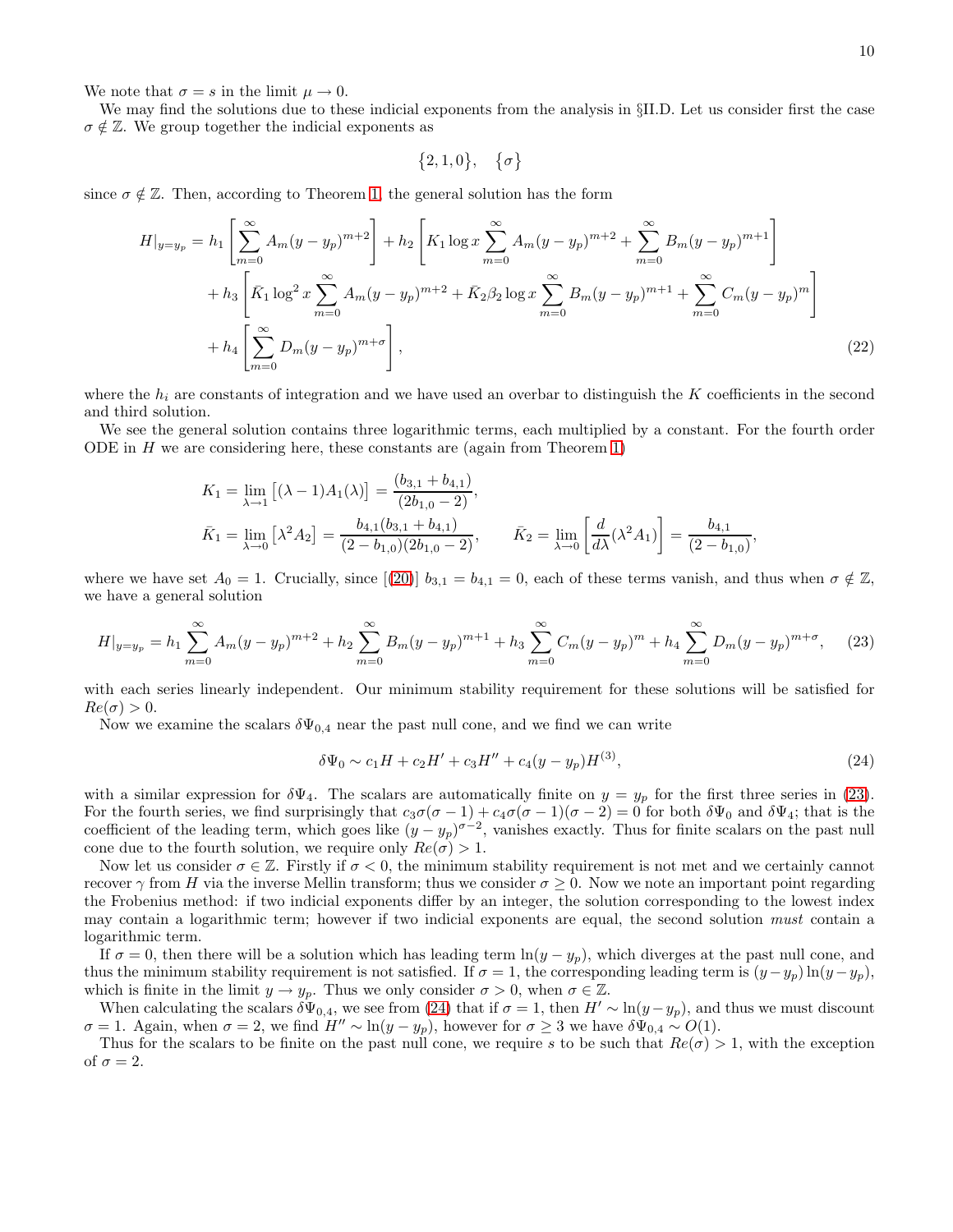

<span id="page-10-0"></span>FIG. 2: The lines  $\sigma = 1$  and  $\bar{\sigma} = 1$  plotted in the  $Re(s)$ ,  $\mu$  parameter space for  $0 \leq \mu \leq \mu_*$ .

### C. Cauchy Horizon

The Cauchy horizon, denoted by  $y = y_c$ , is the first real root of  $G - yG' - y = 0$  where  $G = (1 - \mu y)^{2/3}$  and, as described in §II.A, exists and is unique for  $0 < \mu < \mu_*$ . The situation on the Cauchy horizon is very similar to the past null cone: we obtain a fourth order ODE in H with  $y = y_c$  as a regular singular point, use series expansions about  $y = y_c$  of the coefficients of the differential equation in the form [\(20\)](#page-8-0), and find indicial exponents  $\{0, 1, 2, \bar{\sigma}\}\$ where

<span id="page-10-1"></span>
$$
\bar{\sigma} = 3 - \left[ \frac{7 - s - 2\left(\frac{y}{G} + \frac{G}{y}\right)}{1 + yG''} \right]_{y=y_c}, \qquad \lim_{\mu \to 0} \bar{\sigma} = s.
$$
\n(25)

When  $\bar{\sigma} \notin \mathbb{Z}$ , all the logarithmic terms in the general solution vanish as at the past null cone. The scalar  $\delta\Psi_0$  can be written near  $y = y_c$  as

$$
\delta\Psi_0 \sim \bar{c}_1 H + \bar{c}_2 H' + \bar{c}_3 H'' + \bar{c}_4 (y - y_c) H^{(3)},
$$

with a similar expansion for  $\delta\Psi_4$ . Again, the coefficient of the leading term due to the solution due to the indicial exponent  $\bar{\sigma}$  vanishes, and we find the scalars will be finite on the Cauchy horizon iff  $Re(\bar{\sigma}) > 1$ , when  $\bar{\sigma} \notin \mathbb{Z}$ .

When  $\bar{\sigma} \in \mathbb{Z}$ , we find, for the same reasons as at the past null cone, we must rule out  $\bar{\sigma} \leq 1$ ; when  $\bar{\sigma} = 2$  the scalars diverge like  $ln(y - y_c)$ ; and when  $\bar{\sigma} \geq 3$  the scalars are finite on the Cauchy horizon.

Let us consider first the clearer picture, when neither  $\sigma$  or  $\bar{\sigma}$  are integers. Both  $\sigma$  and  $\bar{\sigma}$  are parameterized by s and  $\mu$ , and thus we can plot the line in the  $Re(s)$ ,  $\mu$  parameter space where  $\sigma = 1$  and  $\bar{\sigma} = 1$ . We give this schematically in Figure [2](#page-10-0) for  $0 < \mu < \mu_*$ .

We interpret this plot so: for every  $\mu$ , if  $Re(s)$  is such that the point  $(\mu, Re(s))$  is above the line  $\sigma = 1$ , the scalars will be finite on the past null cone. Similarly, if  $Re(s)$  is such that the point  $(Re(s), \mu)$  is above the line  $\bar{\sigma} = 1$ , the scalars will be finite on the Cauchy horizon. As the  $\bar{\sigma} = 1$  line is always below the  $\sigma = 1$  line for  $0 < \mu < \mu_*$ , this means that all perturbations which are finite on the past null cone at the level of the modes of the Mellin transform will be finite on the Cauchy horizon at the same level, when  $\sigma, \bar{\sigma} \notin \mathbb{Z}$ . It remains to consider the problem of resummation; this is discussed below.

When  $\sigma, \bar{\sigma} \in \mathbb{Z}$ , the picture is a touch more intricate, due to the fact that  $\sigma = 2$  or  $\bar{\sigma} = 2$  will give a divergence in the scalars. Consider Figure [3,](#page-11-0) and let's choose a particular value for  $\mu$ ,  $\mu_0$  where  $0 < \mu_0 < \mu_*$ . The solid portion of the line  $\mu = \mu_0$  represents all the allowable values (from the point of view of initial data) of  $Re(s)$  for this  $\mu_0$ , with the exception of where the line intersects  $\sigma = 2$ . We see that this line must intersect  $\bar{\sigma} = 2$  at some point  $(\mu_0, s^*)$ , represented by the black dot in Figure [3.](#page-11-0)

This point represents a precise value of s for which, if we were to perform the inverse Mellin transform over the vertical contour in the complex plane of s given by  $Re(s) = s^*$ , the perturbation variables thus returned would generate finite scalars  $\delta\Psi_{0,4}$  on the past null cone of the origin, but *diverging* scalars on the Cauchy horizon. However, we maintain this is not enough to conclude the Cauchy horizon is unstable, for the following reasons: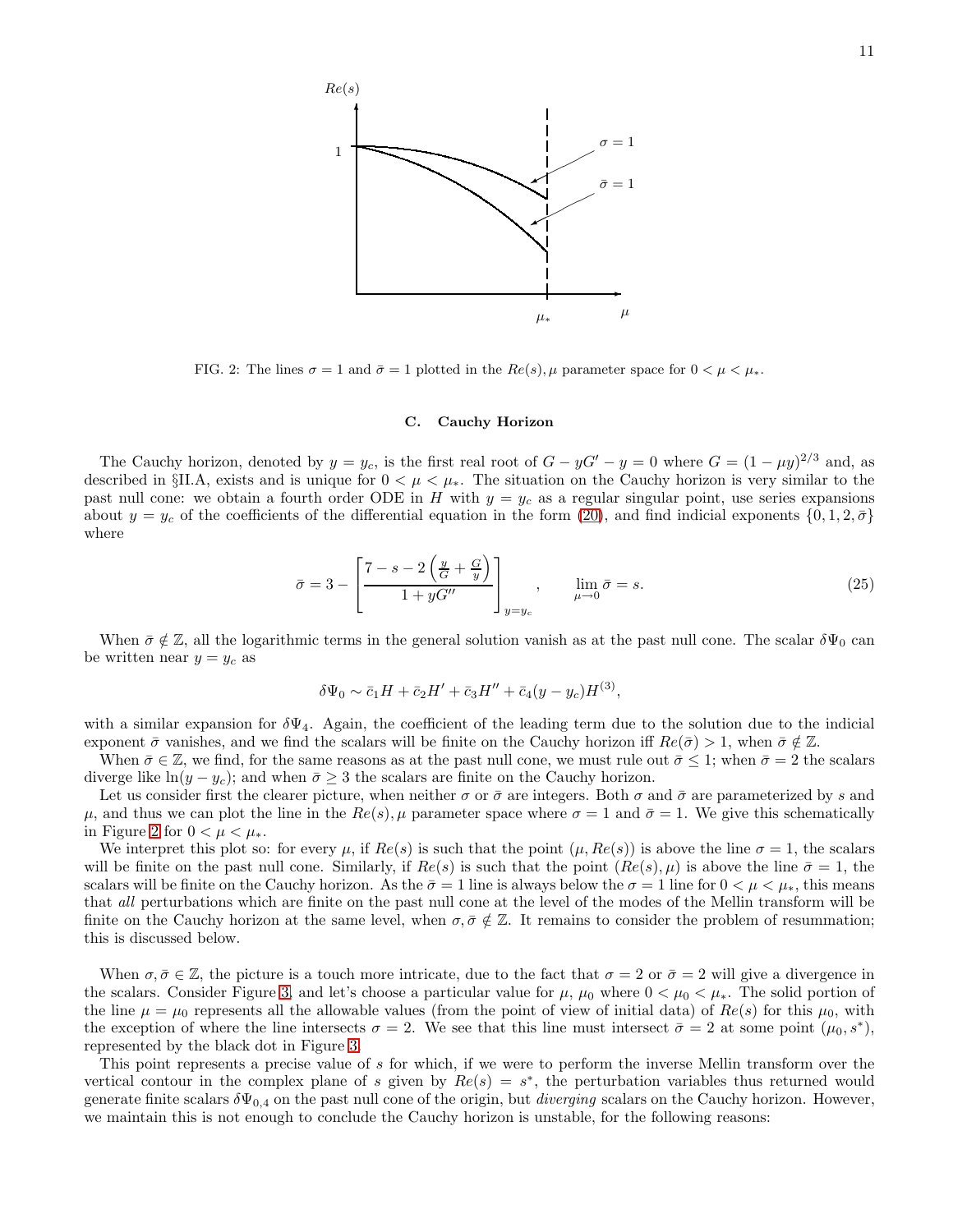$\rightarrow$ 

✟✟  $\vec{\sigma} = 1$ ✟✟

 $\mu$ 

<span id="page-11-0"></span>FIG. 3: The lines  $\sigma = 1, 2$  and  $\bar{\sigma} = 1, 2$  plotted in the  $Re(s), \mu$  parameter space for  $0 < \mu < \mu_*$ .

 $\mu_0$ 

 $\mu_*$ 

✟✟✙

✻

 $\overrightarrow{s}$  +  $\longrightarrow$ 

 $Re(s)$ 

2

 $s^*$ 

1

1. From our definition of  $\bar{\sigma}$  [\(25\)](#page-10-1), for  $\bar{\sigma} = 2$ , a real integer, we require  $s = s^* \in \mathbb{R}$ . Thus there is only a single, isolated point in the s complex plane at which s is such that  $\bar{\sigma} = 2$ , and it lies on the real axis. When performing the inverse Mellin transform, we must integrate over the contour  $Re(s) = s^*$  in the complex plane, where  $\varsigma_1 < s^* < \varsigma_2$ , as in Figure [4.](#page-12-0) Thus the function  $\gamma$  is recovered as

$$
\gamma(y,r)=\frac{1}{2\pi i}\int_{s^*-i\infty}^{s^*+i\infty}r^sH(y;s)ds.
$$

A well known theorem in complex analysis (Cauchy's integral theorem), states that we may continuously deform the contour of integration if the region thus swept out does not contain any poles. From our solution for H when  $s = s^*$  (and thus  $\bar{\sigma} = 2$ ), we see that the integrand has no poles due to the value of y. That the integrand has no poles due to the value of s is a technically very difficult question to address fully, and is beyond the scope of this paper; however, some analysis in this direction was carried out in Section 6 of [\[25](#page-15-12)], and there is evidence that no poles would be encountered in the general solution for H.

Thus when performing the inverse Mellin transform we may avoid the single, isolated point which makes the scalars diverge.

- 2. The diverging mode corresponds to a single isolated point, that is a set of zero measure, in the s plane. This is not generic in any sense; to conclude an unstable Cauchy horizon we would be looking for an extended region in the s plane in which the modes diverge.
- 3. Note that  $\bar{\sigma} = 2$  lies between  $\sigma = 1$  and  $\sigma = 2$ . Thus the value  $Re(s) = s^*$  means non-integer exponents in the solution for H near the past null cone; that is the solution is non-analytic. From the point of view of critical collapse, we would restrict our initial data to only consider analytic perturbations, and thus would avoid the diverging mode altogether. However assuming analytic initial data is a very strong restriction that we do not feel is warranted in the present case.

For these three reasons we conclude that the Cauchy horizon formed in the collapse of self-similar timelike dust is stable at the level of the modes of the Mellin transform under even parity perturbations with  $l \geq 2$ .

# D. SFSH

On the second future similarity horizon, denoted  $y = y_e$ , we find indicial exponents for the fourth order ODE in H as  $\{0, 1, 2, \bar{\sigma}\}\$ , where

$$
\bar{\bar{\sigma}} = 3 - \left[ \frac{7 - s - 2\left(\frac{y}{G} + \frac{G}{y}\right)}{1 + yG''} \right]_{y=y_e}, \qquad \lim_{\mu \to 0} \bar{\bar{\sigma}} = -1.
$$
\n(26)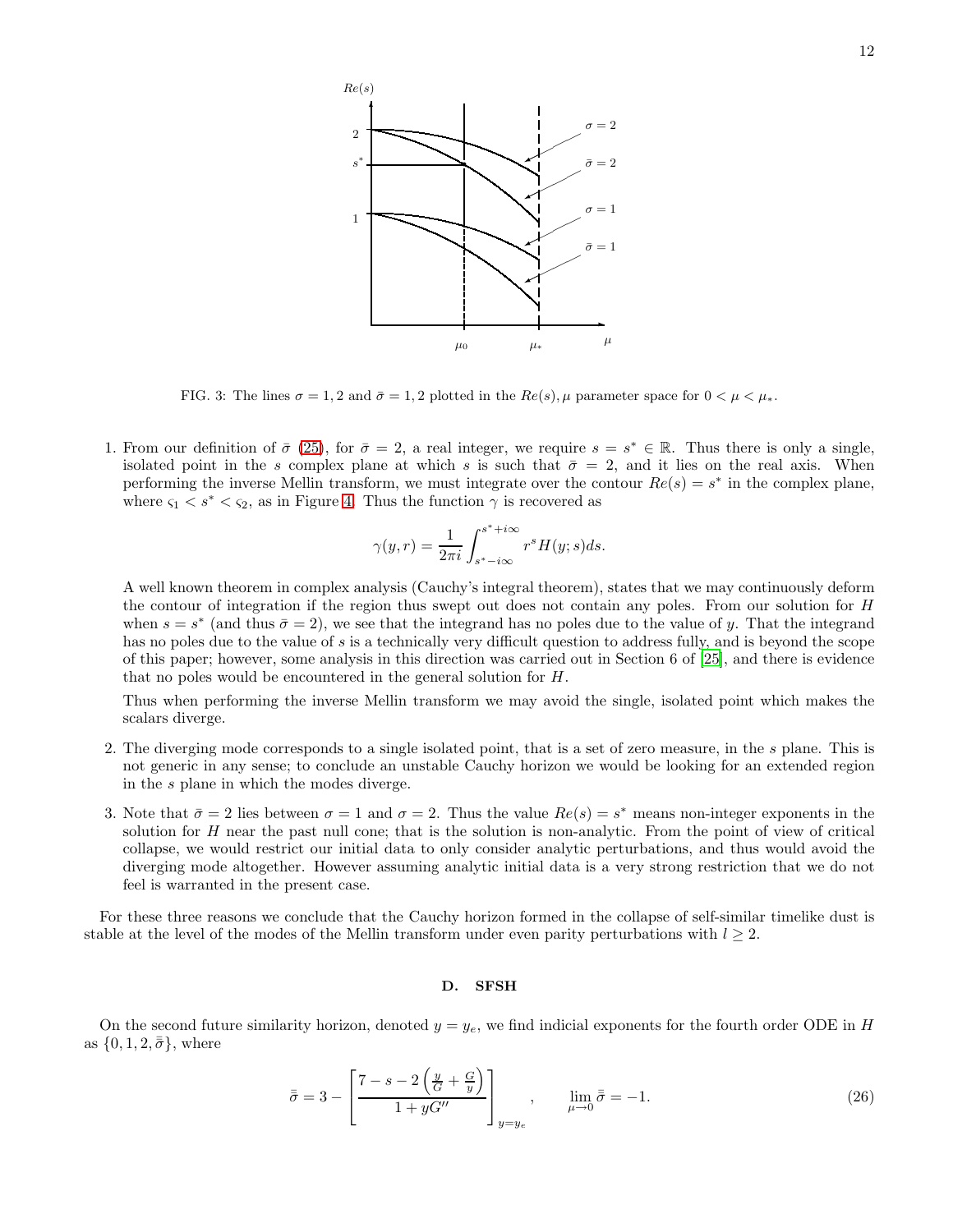

<span id="page-12-0"></span>FIG. 4: Integrating over a contour in the complex plane of s.

Again we find the scalars go like  $(y - y_e)^{\bar{\bar{\sigma}} - 1}$ . We may write

$$
\bar{\bar{\sigma}} - 1 = \alpha(\mu)s + \beta(\mu).
$$

Our initial data confined  $Re(s) > 0$ , and it is easily found that for  $0 < \mu < \mu_*$ , both  $\alpha(\mu)$  and  $\beta(\mu)$  are always negative. Thus the scalars  $\delta\Psi_{0,4}$  will diverge on the SFSH for all values of  $Re(s)$  allowed by initial data (in contrast to the Cauchy horizon).

We conclude that the second future similarity horizon formed in the collapse of self-similar timelike dust is unstable at the level of the modes of the Mellin transform under even parity perturbations with  $l \geq 2$ .

## IV. CONCLUSIONS

We have examined the linear stability of the Cauchy horizon which may form in the collapse of the self-similar Lemaître-Tolman-Bondi spacetime, due to even-parity perturbations of the metric and matter tensors of multipole mode  $l \geq 2$ . We have found that the Cauchy horizon is linearly stable at the level of the modes of the Mellin tranform of the perturbation variables. However, interestingly, the second future similarity horizon which follows the Cauchy horizon is unstable.

A crucial question then is whether the same result applies to the full perturbation - that is, to the resummed Mellin modes. This is a highly nontrivial question. We note two possible approaches. One would be to try to determine the asymptotic behaviour of the solutions of the s−parametrised system of ODE's for large values of |s|, with a view to showing that the solutions fall-off at a rate that would guarantee existence of the contour integral giving the inverse Mellin transform. Another would be to employ the energy methods of [\[22](#page-15-11)] to directly study the evolution of the perturbation without recourse to the Mellin transform. This approach is currently begin used by one of us (BCN) to study rigorously the even parity perturbations of self-similar Vaidya spacetime. In both cases, there are significant technical obstacles. For the asymptotic analysis, one would need global information about how the different independent solutions of the s−parametrized ODE's at different singular points are related to one another. For the energy methods, the transition from a scalar wave equation to a first order hyperbolic system gives rise to significant additional difficulties, principally in determining an appropriate energy functional. It is hoped that developing the appropriate 'technology' for Vaidya spacetime (a simpler case) will yield results applicable to the present case.

However, we maintain that the results derived here are of physical relevance. We have found that a non-trivial necessary condition for linear stability is satisfied. Furthermore, and for example, an initially finite perturbation constructed from a finite number of Mellin modes will remain finite when it impinges on the Cauchy horizon.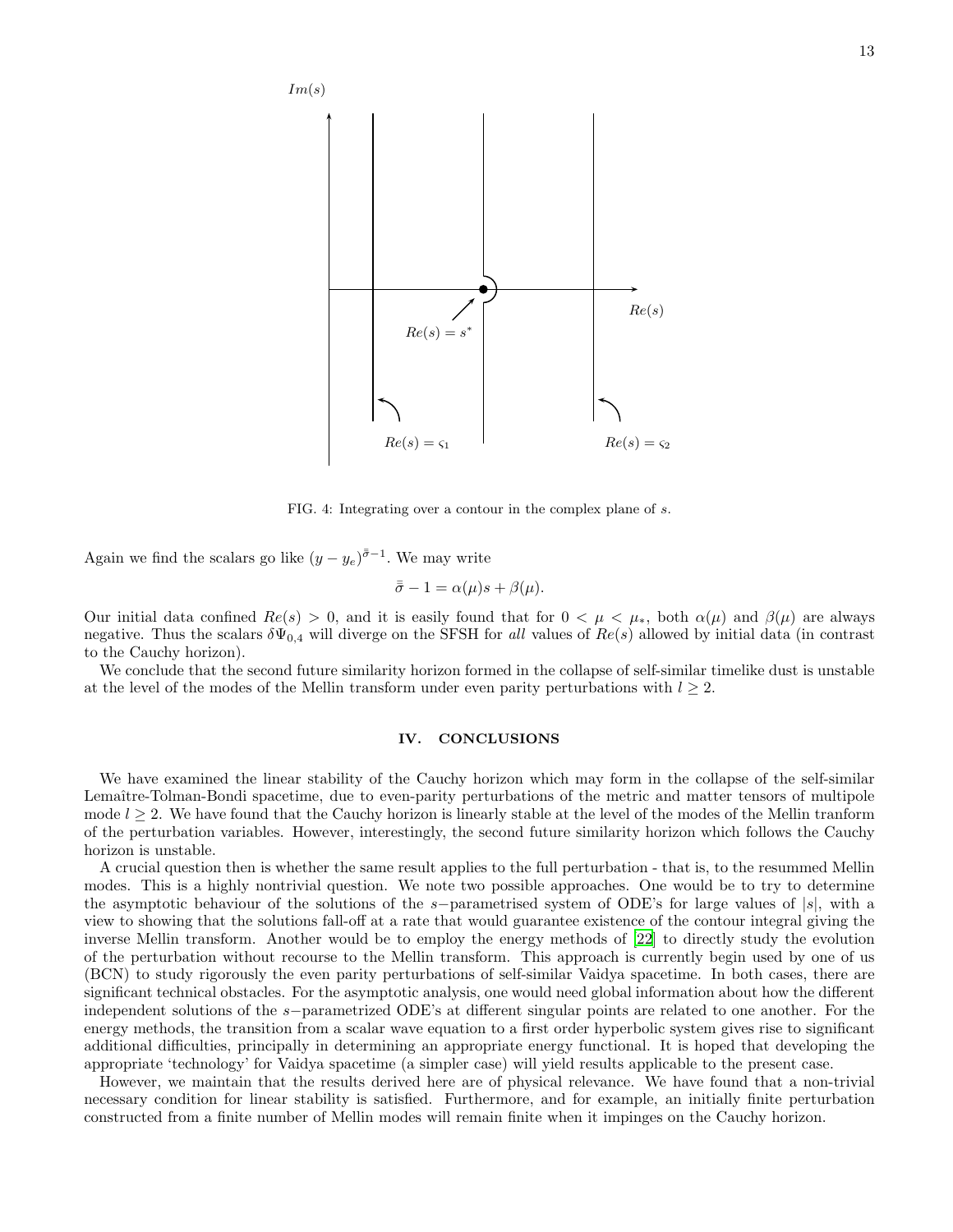Finally, we note that our results here mirror exactly those relating to the stability of the self-similar Vaidya spacetime previously studied by the authors, namely that the naked singularity survives the perturbation but only does so for a finite time. This adds further weight to the observation of the authors in [\[25\]](#page-15-12) that perhaps a generic feature of naked singularities in self-similar spacetimes is the linear stability of 'fan'-type similarity horizons (the Cauchy horizon) and instability of 'splash'-type similarity horizons (the SFSH), to use the terminology of Carr and Gundlach [\[1\]](#page-15-29).

### Acknowledgments

This research was funded by Enterprise Ireland grant SC/2001/199. TW would like to thank Dublin City University where the bulk of this work was carried out. Both authors would like to thank an anonymous referee for their helpful comments and queries.

# APPENDIX A: PERTURBATION EQUATIONS

We give here the full set of perturbation equations for the gauge invariant quantities defined in §II.B. Note we only consider multipole modes  $l \geq 2$  and thus all equations are valid.

<span id="page-13-0"></span>
$$
2v^{C}(k_{AB|C} - k_{CA|B} - k_{CB|A} + 2\tilde{g}_{AB}k_{CD}|^{D}) - 2\tilde{g}_{AB}v^{C}k_{D}{}^{D}_{|C} + \tilde{g}_{AB}\left(\frac{l(l+1)}{r^{2}} + \frac{1}{2}(\tilde{G}_{C}{}^{C} + \tilde{G}_{a}{}^{a}) + \tilde{\mathcal{R}}\right)k_{D}{}^{D}
$$
  
+2(v<sub>A</sub>k, <sub>B</sub> + v<sub>B</sub>k, <sub>A</sub> + k, <sub>A|B</sub>) +  $\tilde{g}_{AB}(2v^{C|D} + 4v^{C}v^{D} - \tilde{G}^{CD})k_{CD} - \tilde{g}_{AB}\left(2k_{,C}{}^{|C} + 6v^{C}k_{,C} - \frac{(l-1)(l+2)}{r^{2}}k\right)$   
-
$$
\left(\frac{l(l+1)}{r^{2}} + \tilde{G}_{C}{}^{C} + \tilde{G}_{a}{}^{a} + 2\tilde{\mathcal{R}}\right)k_{AB} = -16\pi T_{AB}, \text{(A1a)}
$$

$$
-\left(k_{C}{}^{|D} + \tilde{\mathcal{R}}k_{C}{}^{C} - \frac{l(l+1)}{2r^{2}}k_{C}{}^{C}\right) - (k_{,C}{}^{|C} + 2v^{C}k_{,C} + \tilde{G}_{a}{}^{a}k)
$$

$$
+ \left(k_{CD}{}^{|C|D} + 2v^{C}k_{CD}{}^{|D} + 2(v^{C|D} + v^{C}v^{D})k_{CD}\right) = -16\pi T^{1}, \text{(A1b)}
$$

$$
k_{,A} - k_{AC}{}^{|C} + k_{C}{}^{C}{}_{|A} - v_{A}k_{C}{}^{C} = -16\pi T_{A}, \text{(A1c)}
$$

$$
k_{A}{}^{A} = -16\pi T^{2}. \text{(A1d)}
$$

Here R is the Gaussian curvature of  $\mathcal{M}^2$ , the manifold spanned by the time and radial coordinates, and thus equals half the Ricci scalar of  $\mathcal{M}^2$ ; also  $\tilde{G}_{\mu\nu}$  is the Einstein tensor of the background spacetime.

# APPENDIX B: COEFFICIENTS OF THE FIRST ORDER LINEAR MATRIX EQUATION

We give here the coefficients of the first order linear system  $Y' = MY$  of Section III:

$$
M_{11} = G^{4} (l + l^{2} - 2s^{2} + 2sG') - G^{3}y (l + l^{2} + 2 (s^{2} + s - 1) - 4 (1 - l - l^{2} - \frac{s}{2} + s^{2}) G'
$$
  
+  $(-1 + 8s) G'^{2}) + G^{2}y^{2} (l + l^{2} + 2s + (-6 + 3l + 3l^{2} + 4s + 2s^{2}) G'$   
+  $(-14 + 6l + 6l^{2} + s - 2s^{2}) G'^{2} + 2 (-2 + 5s) G'^{3}) + y^{4} G' (-2 + l + l^{2} +$   
 $(-4 + l + l^{2}) G' + (-4 + l + l^{2}) G'^{2} + (-5 + l + l^{2}) G'^{3} - G'^{4})$   
-  $Gy^{3} (-2 + l + l^{2} + 2 (-2 + l + l^{2} + s) G' + 3 (-3 + l + l^{2} + s) G'^{2} +$   
 $(-14 + 4l + 4l^{2} - s) G'^{3} + 4 (-1 + s) G'^{4})$   
 $\angle G (2G^{2} (1 + s) - 2G (1 + s) yG' + y^{2} G'^{2}) (G - yG' - y) (G - yG' + y)$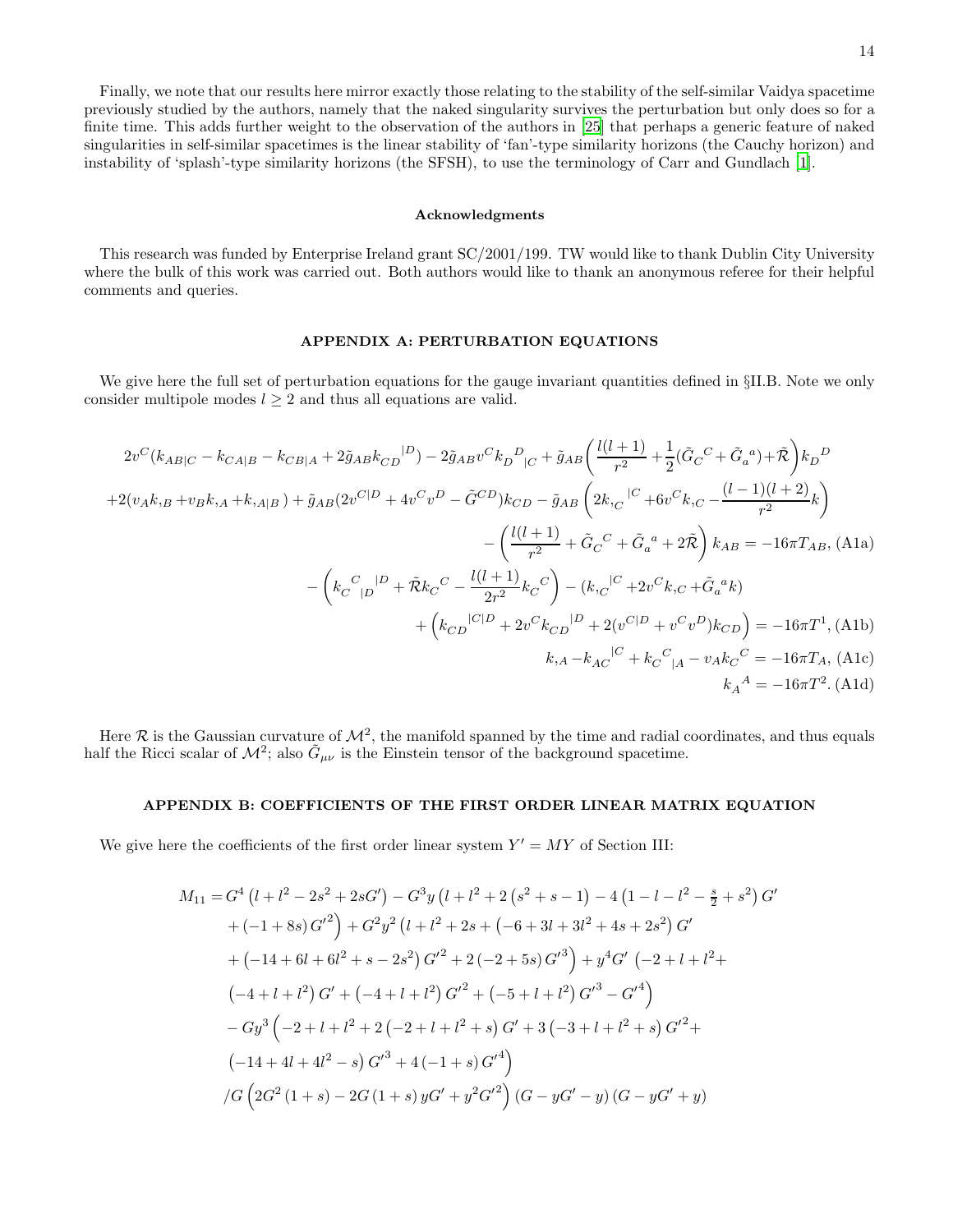$$
\begin{split} M_{12}=&G^{4}\left(l+l^{2}-2s^{2}\right)-2G^{3}\left(-2+2l+2l^{2}+s-2s^{2}\right) yG^{2}+y^{4}G^{2}\left(-4+l+l^{2}+(-5+l+l^{2})^{2}\right) \\ &+(-5+l+l^{2})\,G^{2}\right)+Gy^{3}G^{2}\left(-2\left(-2+l+l^{2}+s\right)+\left(14-4l-4l^{2}+s\right)\,G^{2}\right) \\ &+G^{2}y^{2}\left(l+l^{2}+2s+(-14+6l+6l^{2}+s-2s^{2})\,G^{2}\right) \\ &/ G\left(2G^{2}\left(1+s\right)-2G\left(1+s\right)yG^{2}+y^{2}G^{2}\right)\left(G-yG^{2}-y\right)\left(G-yG^{2}+y\right)\left(yG^{2}-G\right) \\ &-5sG^{2}\right)+Gy^{2}G^{2}\left(-2\left(-2+l+l^{2}\right)s^{3}\left(1+G^{2}\right)+G^{2}y\left(l+l^{2}+2\left(-1+s+s^{2}\right)\right) \\ &-5sG^{2}\right)+Gy^{2}G^{2}\left(-2\left(-2+l+l^{2}-s\right)+3sG^{2}\right)\right) \\ &/ G\left(2G^{2}\left(1+s\right)-2G\left(1+s\right)yG^{2}+y^{2}G^{2}\right)\left(G-yG^{2}-y\right)\left(G-yG^{2}+y\right) \\ &M_{14}=-2G^{2}\left(G^{3}\left(-1+s\right)-2G^{2}\left(-2+s\right)yG^{2}+y^{3}G^{2}\right)\left(G-yG^{2}-y\right)\left(G-yG^{2}+y\right) \\ &+2K_{12}=-2G^{2}\left(G^{3}\left(-1+s\right)-2G^{2}\left(-2+s\right)yG^{2}+y^{3}G^{2}\right)\left(G-yG^{2}+y\right) \\ &+2s+2sG^{2}\right)-Gy\left(-2+l+l^{2}+2\left(-2+l+l^{2}+s\right)\,G^{2}\left(1+s^{2}\right)+G^{2}\left(l+l^{2}+2s+2sG^{2}\right)-Gy\left(2-4+l+l^{2}+2\left(-2+l+l^{2}+s\right)\,G^{2}\left(1+s^{2}\right)\right) \\ &/ G\left(G-yG^{2}+y\right)\left(2G^{2}\
$$

 $M_{41} = -1/2$   $M_{42} = 0$   $M_{43} = 0$   $M_{44} = 0$ .